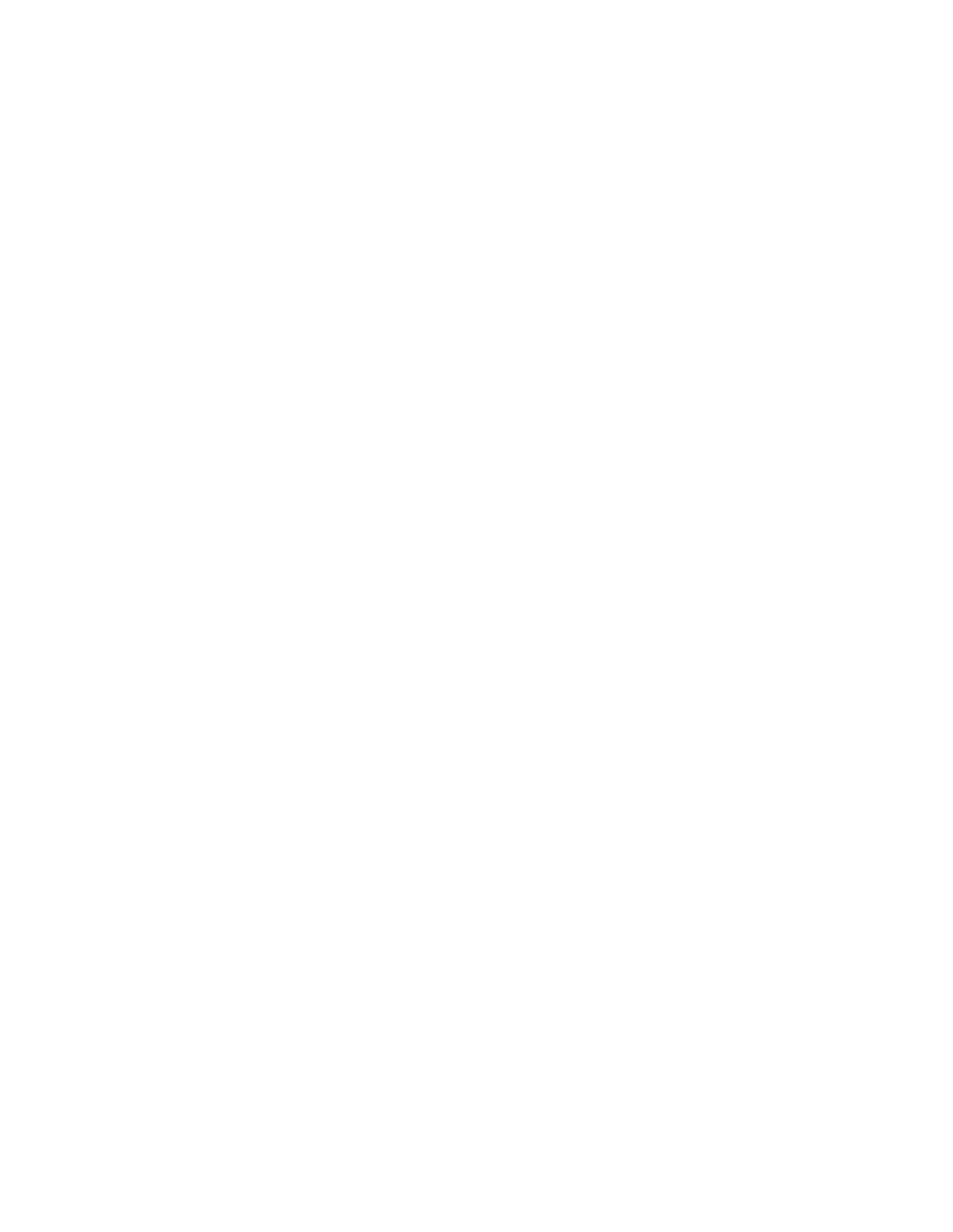# TABLE OF CONTENTS

| HFA:109.01 | Introduction                                                                                                                                                                                                                                                                                                                                                                                                                                                                                                                                                                                                                                                                                                                                                                                                                                     | Page                                                                                                    |
|------------|--------------------------------------------------------------------------------------------------------------------------------------------------------------------------------------------------------------------------------------------------------------------------------------------------------------------------------------------------------------------------------------------------------------------------------------------------------------------------------------------------------------------------------------------------------------------------------------------------------------------------------------------------------------------------------------------------------------------------------------------------------------------------------------------------------------------------------------------------|---------------------------------------------------------------------------------------------------------|
| HFA:109.02 | <b>LIHTC Program Summary</b><br>Program Administration<br>A.<br>Program Overview<br><b>B.</b><br>$C_{\cdot}$<br>Project Eligibility Requirements<br>Calculation of Tax Credit Dollar Amount<br>D.                                                                                                                                                                                                                                                                                                                                                                                                                                                                                                                                                                                                                                                | $\begin{array}{c} 2 \\ 2 \\ 2 \end{array}$<br>$\overline{3}$                                            |
| HFA:109.03 | <b>Statutory Allocation Requirements</b>                                                                                                                                                                                                                                                                                                                                                                                                                                                                                                                                                                                                                                                                                                                                                                                                         | $\overline{4}$                                                                                          |
| HFA:109.04 | <b>Application Deadlines</b>                                                                                                                                                                                                                                                                                                                                                                                                                                                                                                                                                                                                                                                                                                                                                                                                                     | 5                                                                                                       |
| HFA:109.05 | Program Policies and Fees<br>Non-Profit Set-Aside<br>A.<br><b>B</b> .<br>Supplemental Set-Aside<br>$C_{\cdot}$<br><b>Application Fees</b><br>Authority Review of Design, Bidding and Construction<br>D.<br>$E_{\rm{z}}$<br><b>Conceptual Level Project Submittal</b><br>E.F.<br>Maximum Tax Credit Restrictions<br>F.G. Maximum Number of Applications and Projects<br>G.H. Per Unit Cost Standards<br><del>H.</del> I.<br>Construction Period Adjustments<br>Contractor Overhead and Profit<br>$F_{\rm H}$<br>$\frac{J.K.}{J.K.}$ Developer Fee<br>Authority Evaluation and Underwriting Standards<br><u>K.L.</u><br>L.M.<br>Professional Reports: Appraisal, Phase I, Market Study<br><b>M.N.</b> Extended Use Agreement<br>N.O. Tenant Anti-Displacement and Relocation Policy<br>Reference and Federal Tax Information Authorization<br>E.P. | 6<br>6<br>6<br>6<br>$\overline{7}$<br>8<br>$\,$ $\,$<br>8<br>9<br>9<br>10<br>10<br>10<br>11<br>12<br>13 |
| HFA:109.06 | Application Processing - Selection and Reservation<br><b>Supplemental Allocations</b><br>A.<br><b>B.</b><br><b>Evaluation of Applications</b><br>$C$ .<br>Conversion to Out-of-Cap Project<br>D.<br>Tiebreakers<br>Ε.<br>Determination of Credit Amount<br>F.<br>Irrevocable Election                                                                                                                                                                                                                                                                                                                                                                                                                                                                                                                                                            | 13<br>13<br>14<br>15<br>15<br>15<br>16                                                                  |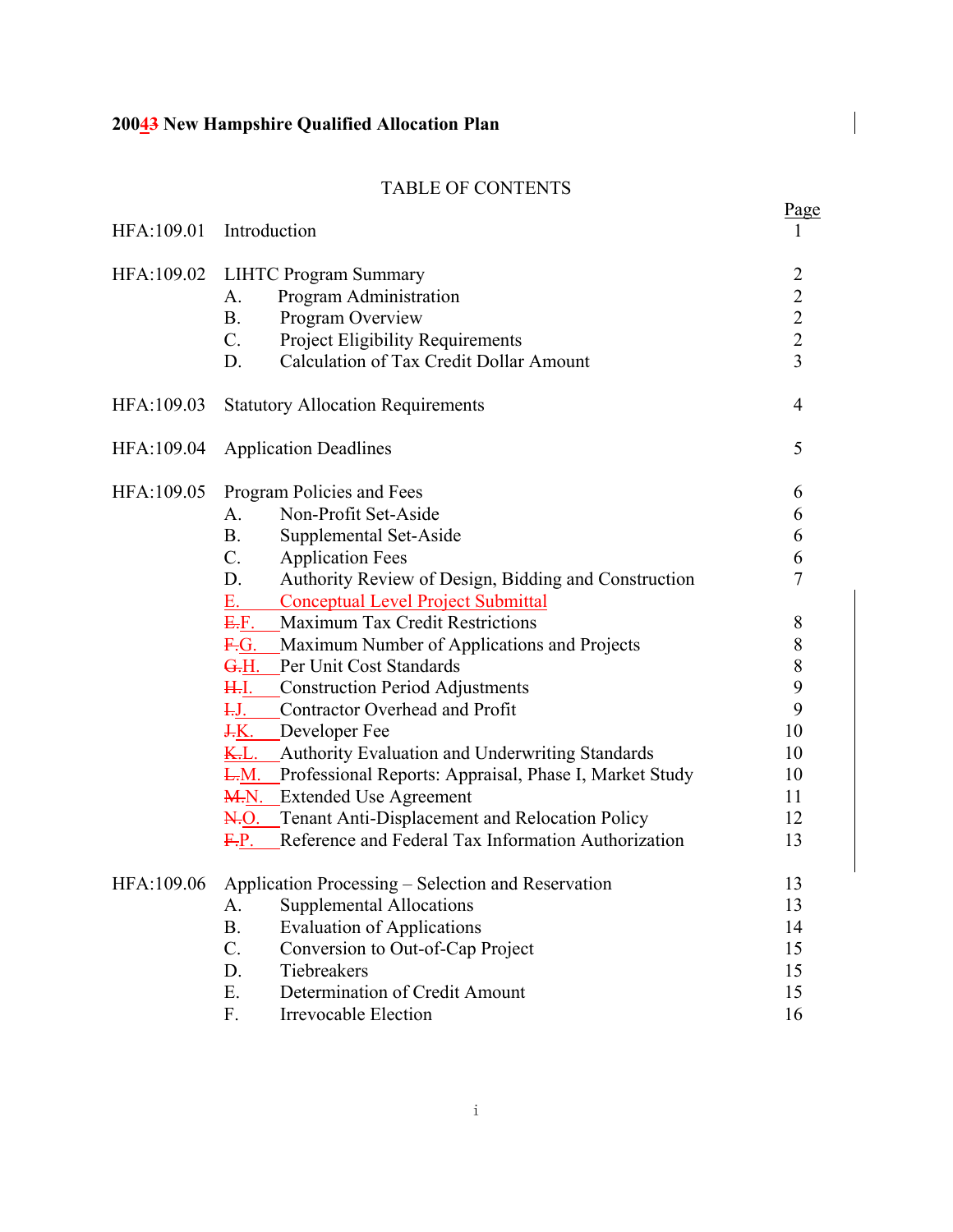|                                                        | Page  |
|--------------------------------------------------------|-------|
| HFA:109.07 Selection Process and Criteria              | 16    |
| Overview<br>A.                                         | 16    |
| General Threshold Criteria<br><b>B.</b>                | 16    |
| C.<br>Scoring Criteria                                 | 18-23 |
| HFA:109.08 Post Reservation Processing                 | 23    |
| <b>Commitment Phase</b><br>$A_{\cdot}$                 | 23    |
| <b>Allocation Phase</b><br><b>B.</b>                   | 24    |
| HFA:109.09 Projects Financed by Tax-Exempt Bonds       | 24    |
| HFA:109.10 Projects Financed by Rural Development (RD) | 25    |
| HFA:109.11 Land Use Restriction Agreement (LURA)       | 25    |
| HFA:109.12 Appeal Process                              | 26    |
| HFA:109:13 Waiver Authority                            | 26    |
| HFA:109.14 Public Records                              | 26    |
| HFA:109.15 QAP Technical Clarifications and Amendment  | 26    |
| HFA:109.16 Compliance Monitoring                       | 27-33 |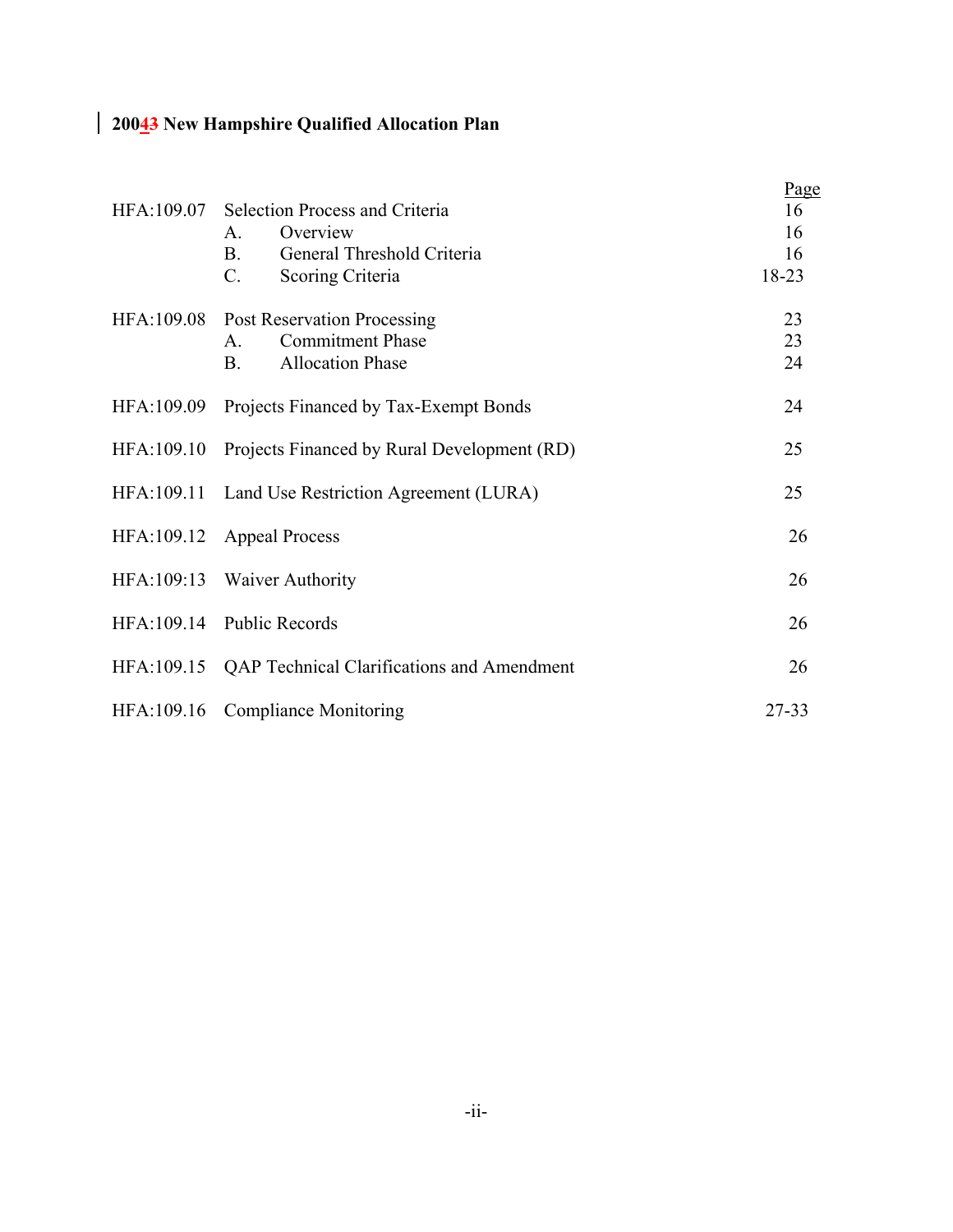# **LIST OF APPENDICES**

| Appendix A      | Developer Fee Schedule                                               |
|-----------------|----------------------------------------------------------------------|
| Appendix B      | Qualified Census Tracts/Difficult Development Areas*                 |
| Appendix C      | <b>Application Threshold Requirements</b>                            |
| Appendix D      | <b>Commitment Requirements</b>                                       |
| Appendix E      | <b>Carryover Allocation Requirements</b>                             |
| Appendix F      | <b>Final Allocation Requirements</b>                                 |
| Appendix G      | <b>CPA Letter for Carryover Allocation</b>                           |
| Appendix H      | <b>CPA Letter for Final Allocation</b>                               |
| Appendix I      | Developer's Certification of Development Costs                       |
| Appendix J      | Developer's Certification of Equity Proceeds                         |
| Appendix K      | "As-Built" Architect Certification                                   |
| Appendix L      | Election of Gross Rent Floor                                         |
| Appendix M      | Guidelines for Special Needs                                         |
| Appendix N      | <b>Sample PHA Income Documentation</b>                               |
|                 | Appendix O <b>EXECUTE:</b> LIHTC Compliance Monitoring Status Report |
| Appendix P      | <b>Annual Certification of Continuing Program Compliance</b>         |
| Appendix Q      | <b>Tenant Income Certification</b>                                   |
|                 | Appendix R Management Agent Certification of Annual Training         |
| Appendix S      | Certificate of Compliance with Special Conditions                    |
| Appendix T<br>T | <b>Location Preference Sheet</b>                                     |
| Appendix U      | <b>Original Qualified Basis Tracking Sheet</b>                       |
| Appendix-VN     | Scoring for Location - Community List                                |

\* Please confirm that you have the latest data. These items are revised annually by the federal government.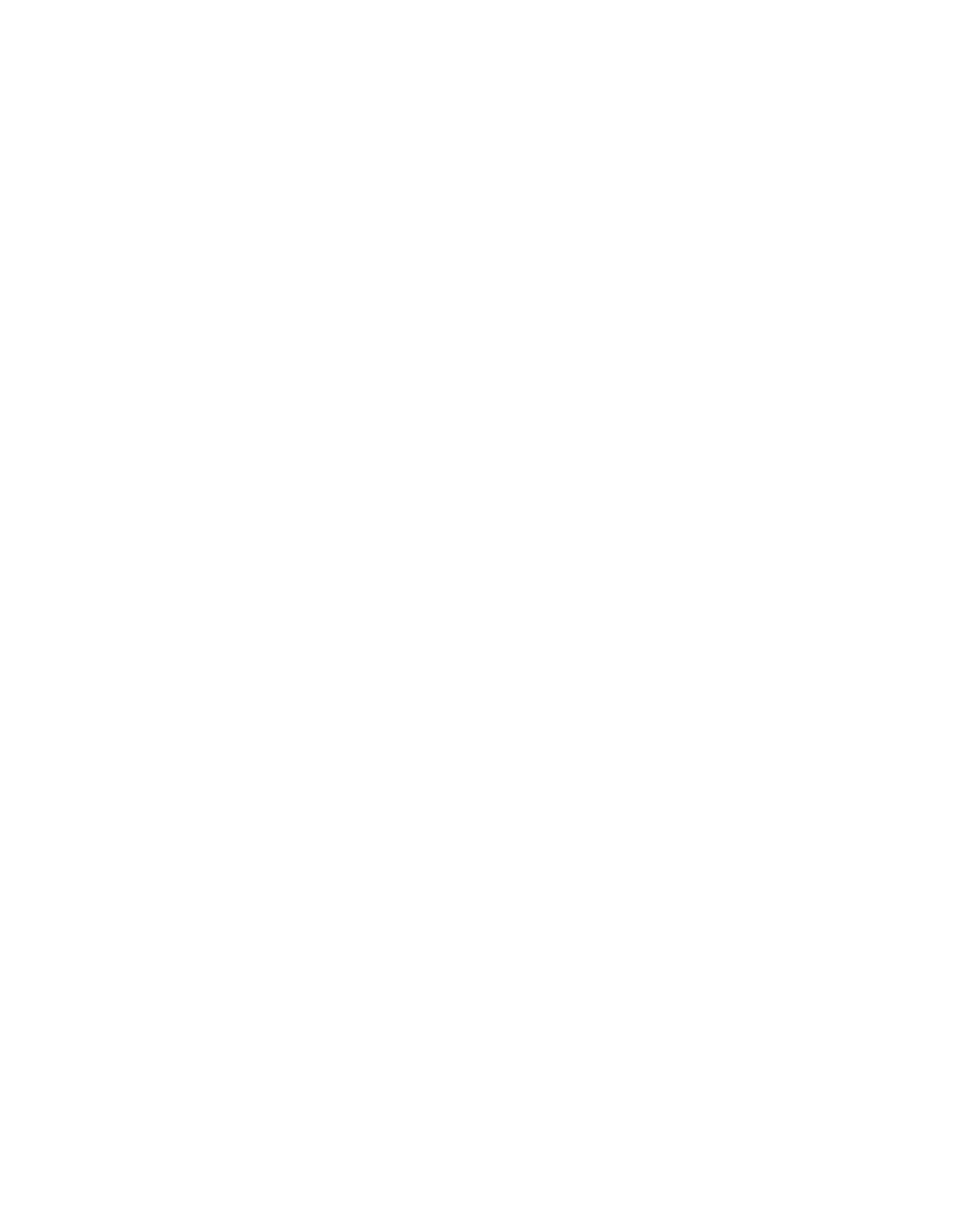# **NEW HAMPSHIRE 20043 QUALIFIED ALLOCATION PLAN LOW INCOME HOUSING TAX CREDIT PROGRAM Program Rules** (HFA:109)

#### **HFA:109.01 INTRODUCTION**

The Low Income Housing Tax Credit ("LIHTC" or "tax credit") program was created to encourage development of rental housing for low-income households. The LIHTC program was established under the provisions of the Tax Reform Act of 1986, and made permanent in 1993. By Executive Order of the Governor of New Hampshire, the New Hampshire Housing Finance Authority (the "Authority") is delegated responsibility for program administration through an approved Qualified Allocation Plan ("QAP" or "Allocation Plan"). The Authority is responsible for allocating the state's annual credit amount in accordance with the Allocation Plan and Section 42 of the Internal Revenue Code ("IRC 42").

The 20043 Allocation Plan was presented to the public in an open hearing on September  $12$ , 20032, approved by the Authority's Board of Directors on October  $\frac{24}{24}$ , 20032, and subsequently signed by the Governor of New Hampshire.

The Allocation Plan provides a summary of the LIHTC program and its major requirements, determines the competitive process for allocating the state's annual credit ceiling using selection criteria designed to address New Hampshire's low income housing priorities, specifies the submission requirements for each phase of the application process, and describes requirements relative to long term compliance with the LIHTC program.

Summary of Changes for the 20043 QAP

**□Due to rapidly escalating development costs in recent tax credit projects, strict cost limits are** being implemented. Numerous changes in the scoring criteria are also intended to reduce project costs. Larger projects can be funded as the maximum allocation has been increased to \$700,000The developer fee schedule has been revised to a "per unit" basis.

The full Board of Directors will now review and approve LIHTC reservations.

Point incentive for early submission of conceptual plans

All owners will be required at project completion to enter into a right of first refusal with a qualified nonprofit or the Authority to enable purchase of the property after the initial 30 year compliance period.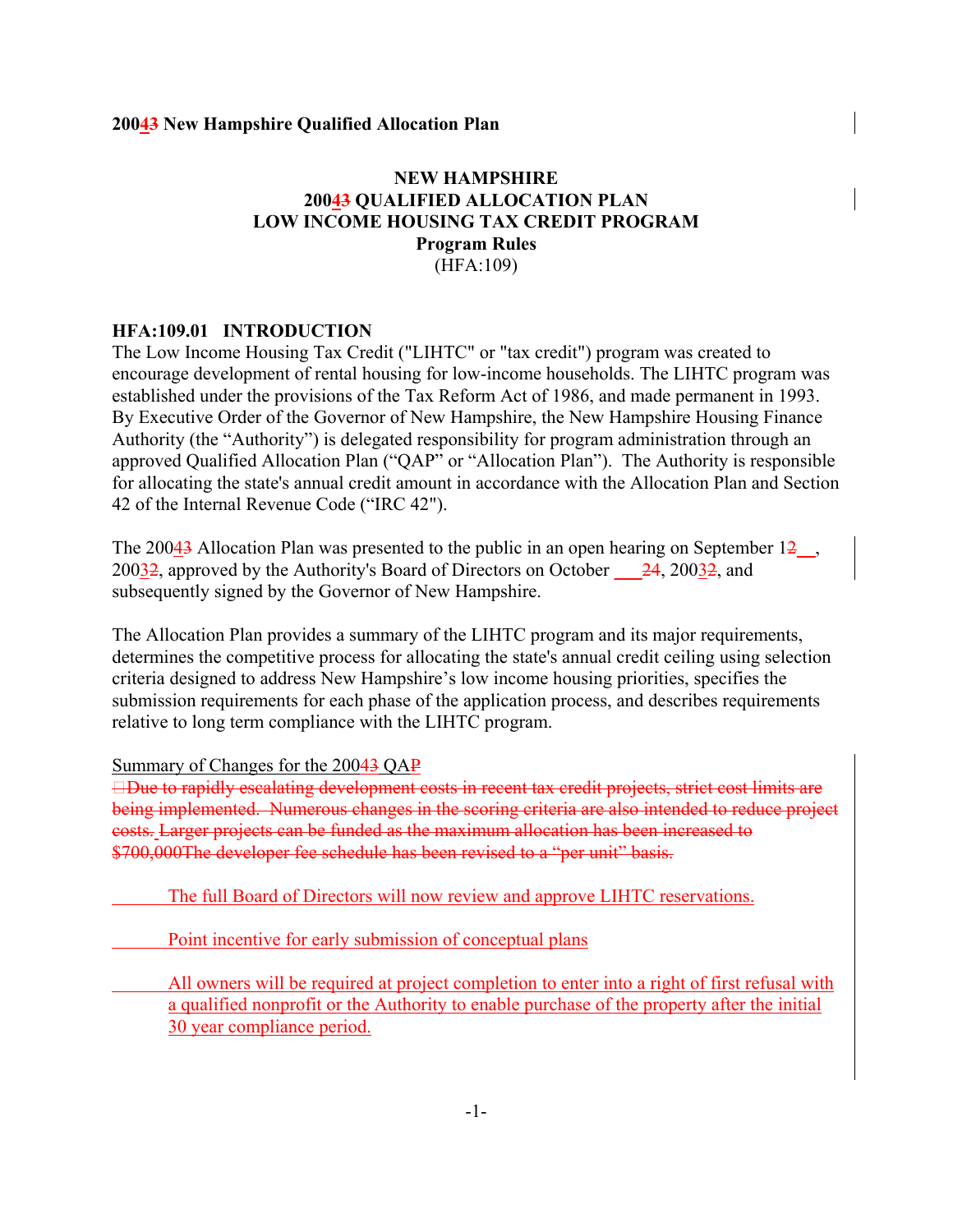Compliance related information and forms have been incorporated into a compliance manual, and are no longer included in the QAP except by reference.

#### **HFA:109.02 LIHTC PROGRAM SUMMARY**

The following summary provides a brief overview of the LIHTC program, major program and project requirements, and calculation of the tax credit amount. Specific program rules and regulations are described in IRC 42. To the extent this summary or any other information in the Allocation Plan is inconsistent with IRC 42, the provisions of IRC 42 shall govern. This summary is not intended to present all the rules and regulations of the tax credit program. It is strongly recommended that applicants consult with competent legal and tax counsel.

#### A. Program Administration

Unless otherwise specified, the Authority's Board of Directors delegates LIHTC program administration to staff. The responsibilities of the Board's Multi-Family/Special Projects CommitteeMulti-Family Housing Committee are delineated in Sections HFA:109.06B (Evaluation of Applications) and HFA:109.12 (Appeals). ). The Board will now review and approve all reservations. In addition the Board of Directors may approve program waivers pursuant to HFA:109.13 (Waiver Authority). The Board of Directors and the Governor must formally approve the New Hampshire Qualified Allocation Plan.

#### B. Program Overview

The LIHTC program is part of the Internal Revenue Code, and is meant to encourage the new construction and rehabilitation of low income rental housing. The program offers a low income housing investment incentive in the form of a tax credit usable against the investor's federal tax liability for a ten year period.

#### C. Project Eligibility Requirements

To qualify as a tax credit project, a project must maintain a minimum set-aside of rent restricted units for tenants in a targeted income group. At a minimum, at least 20% of the units must be rented to very low income households, defined as households with incomes at or below 50% of the Median Area Income (MAI), or 40% of the units must be rented to low income households, defined as households with incomes not exceeding 60% of the MAI.<sup>[1](#page-7-0)</sup> Median area income limits are adjusted for household size and vary depending on location. Household size is based on 1.5 persons per bedroom.

The maximum rent for set-aside units is based on 30% of either the 50% MAI or 60% MAI. The maximum rent that can be charged to the tenant is a gross rent and must include all utility

<span id="page-7-0"></span><sup>1</sup> Current MAI, maximum rents and Utility Allowance schedules can be obtained from the Authority's website (www.nhhfa.org) under the Multi-Family section or from HUD.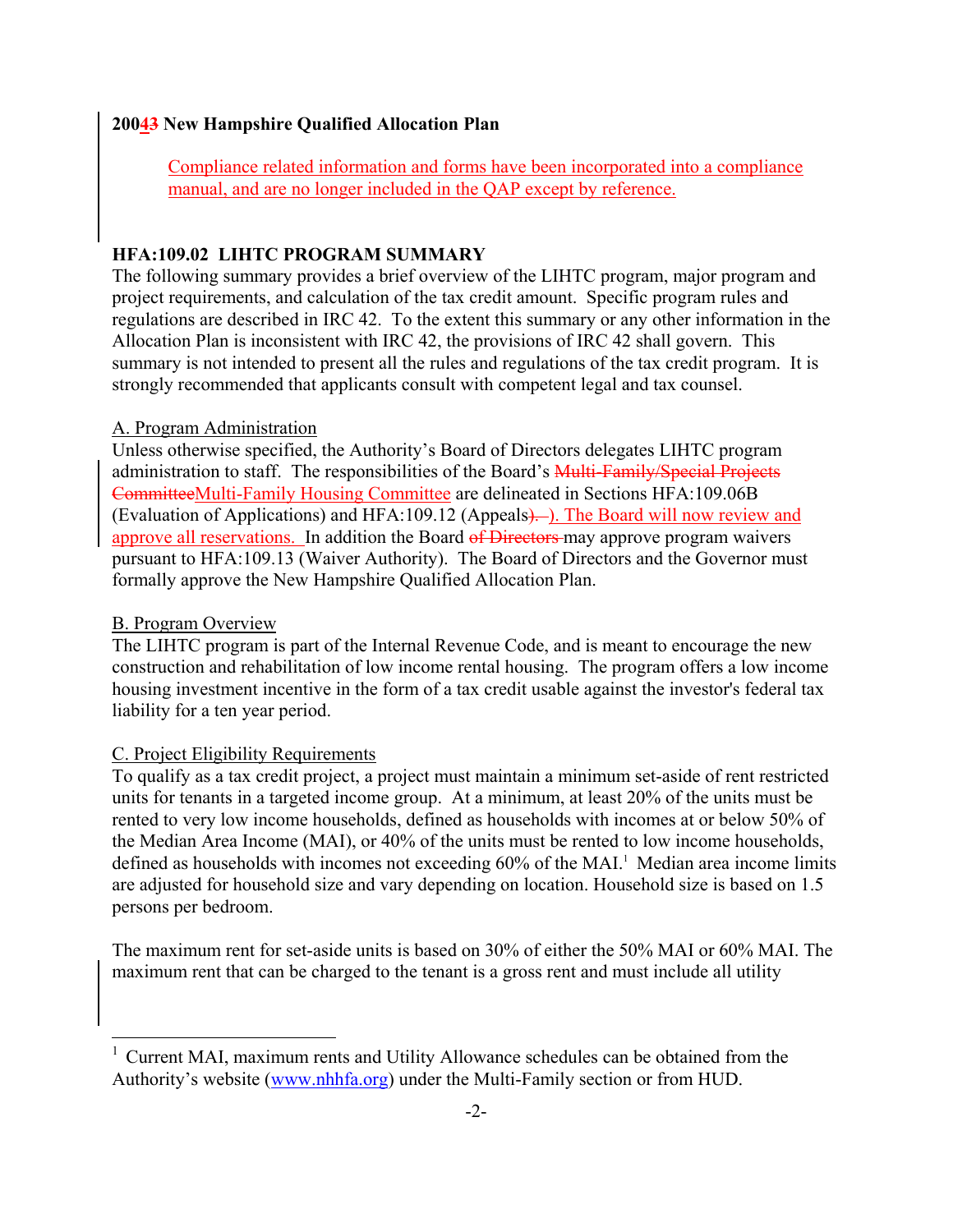expenses. If utilities are paid by the tenant, the maximum rent must be reduced according to the NHHFA Utility Allowance Schedule or other approved alternatives.<sup>[2](#page-8-0)</sup>

Other eligibility standards require that the project is a residential property available for rent on a continuous basis to members of the general public, and is not intended for transient occupancy. The project must also comply with the Fair Housing Act (42 USC §3601 et seq).

## D. Calculation of Tax Credit Dollar Amount

The maximum amount of tax credits available to a project is the product of the appropriate tax credit percentage (credit rate) and the qualified basis of the project. Qualified basis is the product of certain eligible costs (eligible basis) and the low income portion of the project (applicable fraction). Certain development costs are not included in the project's eligible basis. Land costs, permanent financing costs, syndication costs, and reserves are examples of costs not included in eligible basis.

The maximum credit rate is determined by the Internal Revenue Service (IRS) for the month in which the project is placed in service or, if elected by the developer, the month in which an irrevocable election to lock in the credit rate is made (see HFA:109.06 F). The Authority also reserves the right to adjust the tax credit rate below the maximum allowed at its sole discretion. The credit rate may vary, but will be approximately as follows:

\* 4% of the qualified basis for the cost of acquisition of existing buildings (provided that rehabilitation costs equal the greater of an average of \$3,000 per unit or 10% of the depreciable basis of the building).

\* 4% of the qualified basis for the cost of construction of a new building or rehabilitation of an existing building financed with federal subsidies.

\* 9% of the qualified basis for the cost of construction of a new building or rehabilitation of an existing building financed without federal subsidies.

Projects located in a U.S. Department of Housing and Urban Development (HUD) designated Difficult Development Area ("DDA") or Qualified Census Tract ("QCT") may be eligible for additional tax credits. The additional tax credits are calculated by increasing the eligible basis for the new construction or substantial rehabilitation portion of the project by up to 30%, at the discretion of the Authority. Please see the attached list of current DDA's and QCT's in Appendix B.

The calculation of tax credits as described in this section of the QAP represents the maximum amount of tax credits available to a project. The Authority is mandated by the federal statute to

<span id="page-8-0"></span><sup>2</sup> See IRS Revenue Ruling 89-6 for a detailed explanation.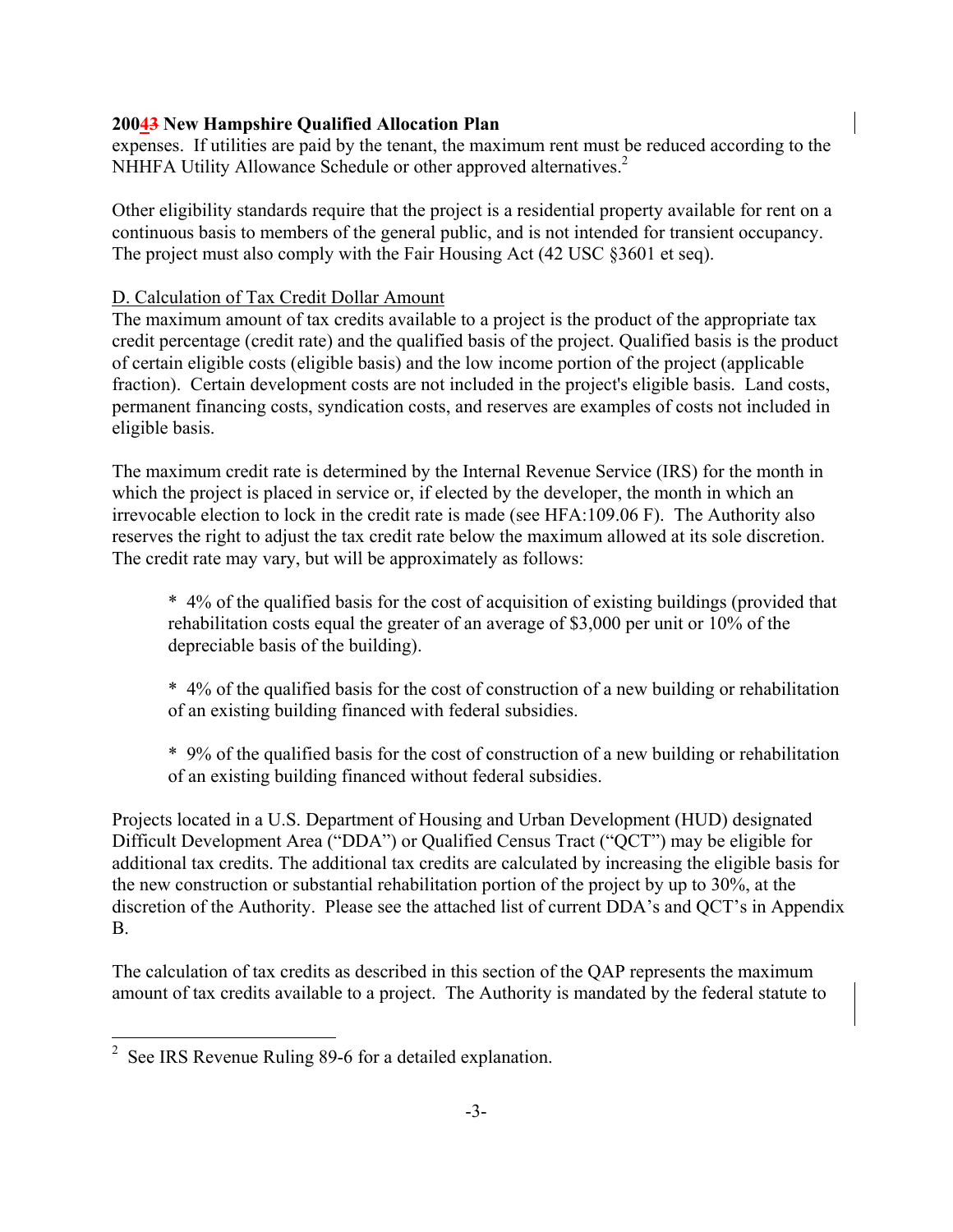limit every project's tax credit allocation to the amount necessary for the financial feasibility of the project, and its long term viability as affordable housing. The Authority's allocation to a project may be further reduced by the policies and procedures set forth in this QAP (e.g. cost limits in HFA:109.05G).

The Authority does not represent at any time that a particular project is feasible, or that there is no risk to the applicant who is undertaking the project. Please refer to IRC 42 or consult a tax specialist for more detail on the extensive requirements and restrictions associated with use of the tax credits.

# **HFA:109.03 STATUTORY ALLOCATION REQUIREMENTS**

The state is awarded a limited amount of tax credits per year, based on a per capita formula, referred to as the annual tax credit ceiling.<sup>3</sup> The annual tax credit ceiling for the State of New Hampshire is approximately \$2, 200,000. Additional tax credits may be available from prior years if unused tax credits are carried forward, or if previously allocated tax credits are returned or rescinded. If the state uses all of the annual tax credits and tax credits from prior years by the end of the calendar year, the state qualifies to apply for tax credits from the National Pool. Tax credits from the annual tax credit ceiling, credits returned or carried forward from a previous year, and tax credits awarded from the National Pool comprise the total amount of tax credit available for the year.

## Allocation Plan Requirements

Each state Allocation Plan must meet certain minimal requirements. The selection criteria must include:

- project location
- housing needs characteristics
- project characteristics, including whether the project involves the use of existing housing as part of a community revitalization plan
- projects intended for eventual tenant ownership;
- tenant populations with special housing needs
- sponsor characteristics;
- tenant populations of individuals with children
- public housing waiting lists

States must give preference among selected projects to:

- those serving the lowest income tenants,
- those serving qualified tenants for the longest period,
- projects located in Qualified Census Tracts, the development of which contributes to a concerted community revitalization plan .

<span id="page-9-0"></span><sup>3</sup> This figure is adjusted annually for inflation, in accordance with the Consumer Price Index.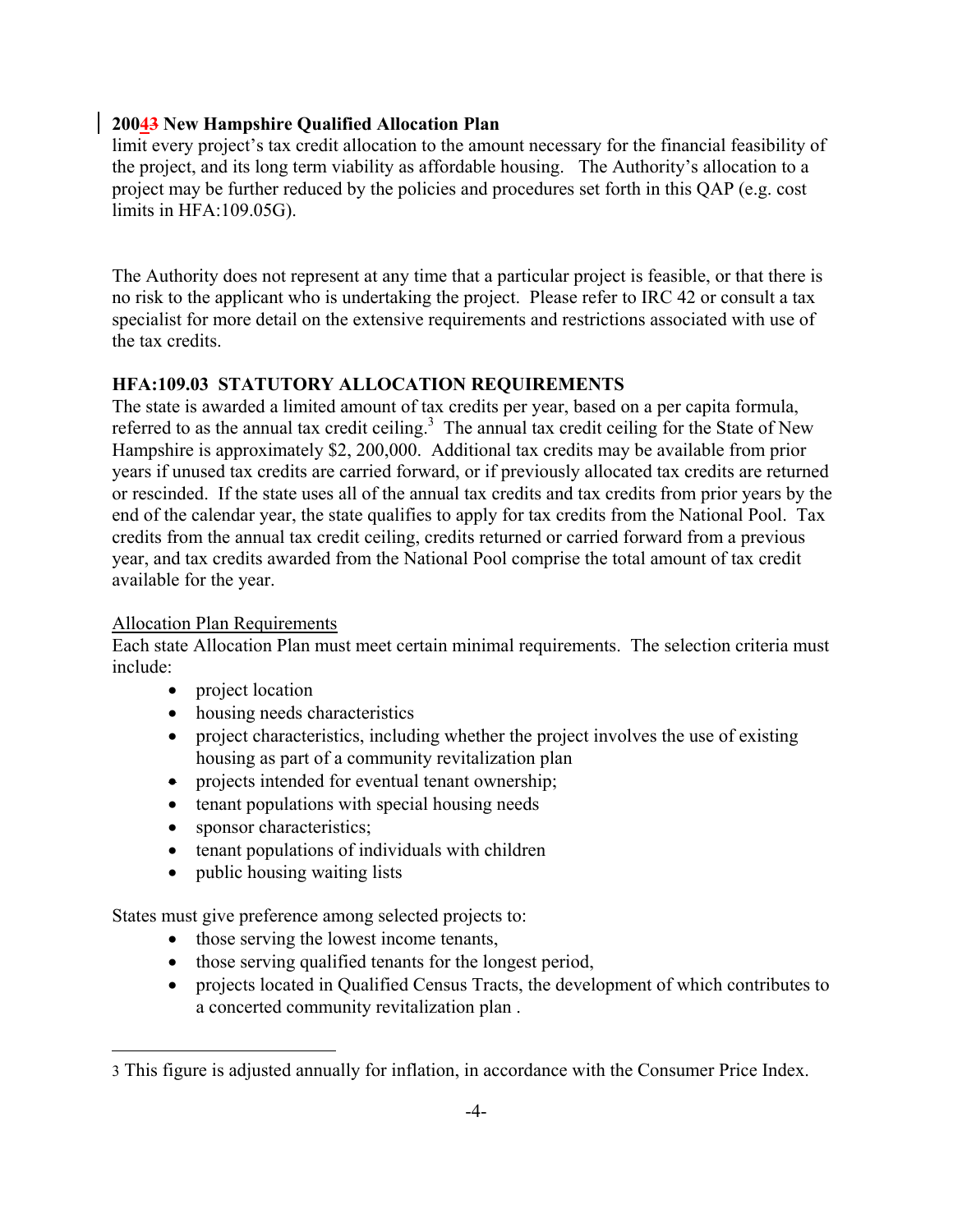States may include such other criteria as they deem appropriate, and except for the specified preference items, there are no requirements as to the relative weight of the various factors.

Additional LIHTC responsibilities of the Authority include:

- Assurance that the amount of tax credits allocated does not exceed the amount "necessary" for the financial feasibility of the project and its viability as a qualified low income housing project throughout the credit period."<sup>4</sup>
- Evaluation of all projects for consistency with the Allocation Plan and for credit need, including projects using tax exempt bond financing.
- There must be an agreement to "an extended low income housing commitment" for every project. This agreement must be recorded as a restrictive covenant binding on all successor owners, and must allow low income individuals the right to enforce the commitment in state court. [5](#page-10-1)
- Monitoring of compliance with the provisions of Section 42 and notifying the Internal Revenue Service of any noncompliance.

# **109:04 APPLICATION DEADLINES**

The Authority's schedule for annual tax credit reservations is as follows:

| ROUND |                             | APPLICATION DEADLINE CREDIT ALLOCATED                                         |
|-------|-----------------------------|-------------------------------------------------------------------------------|
|       | February 1344th             | Up to $5066\%$ of the annual -allocation.                                     |
|       | July $\ddagger\ddagger$ 9th | All remaining allocation, plus unused, returned, and<br>National Pool credits |

The Authority reserves the right to allocate more than  $5066\%$  in the first round in order to fully fund a project reservation which has scored sufficiently to receive a portion of the credit amount needed for feasibility, but would otherwise have to wait until the  $2<sup>nd</sup>$  round for a complete reservation. The Authority also reserves the right to re-allocate credits between rounds (based on the existing project scoring from the previous application round), if a project from the previous round withdraws or otherwise is rejected. The Authority may consider making a reservation of tax credits for an application received after the Round 2 deadline provided there are tax credits

<span id="page-10-0"></span> $4$  IRC 42

<span id="page-10-1"></span> $5$  See also HFA:109.05L - Extended Use Agreement, and HFA: 109.11- Land Use Restriction Agreement.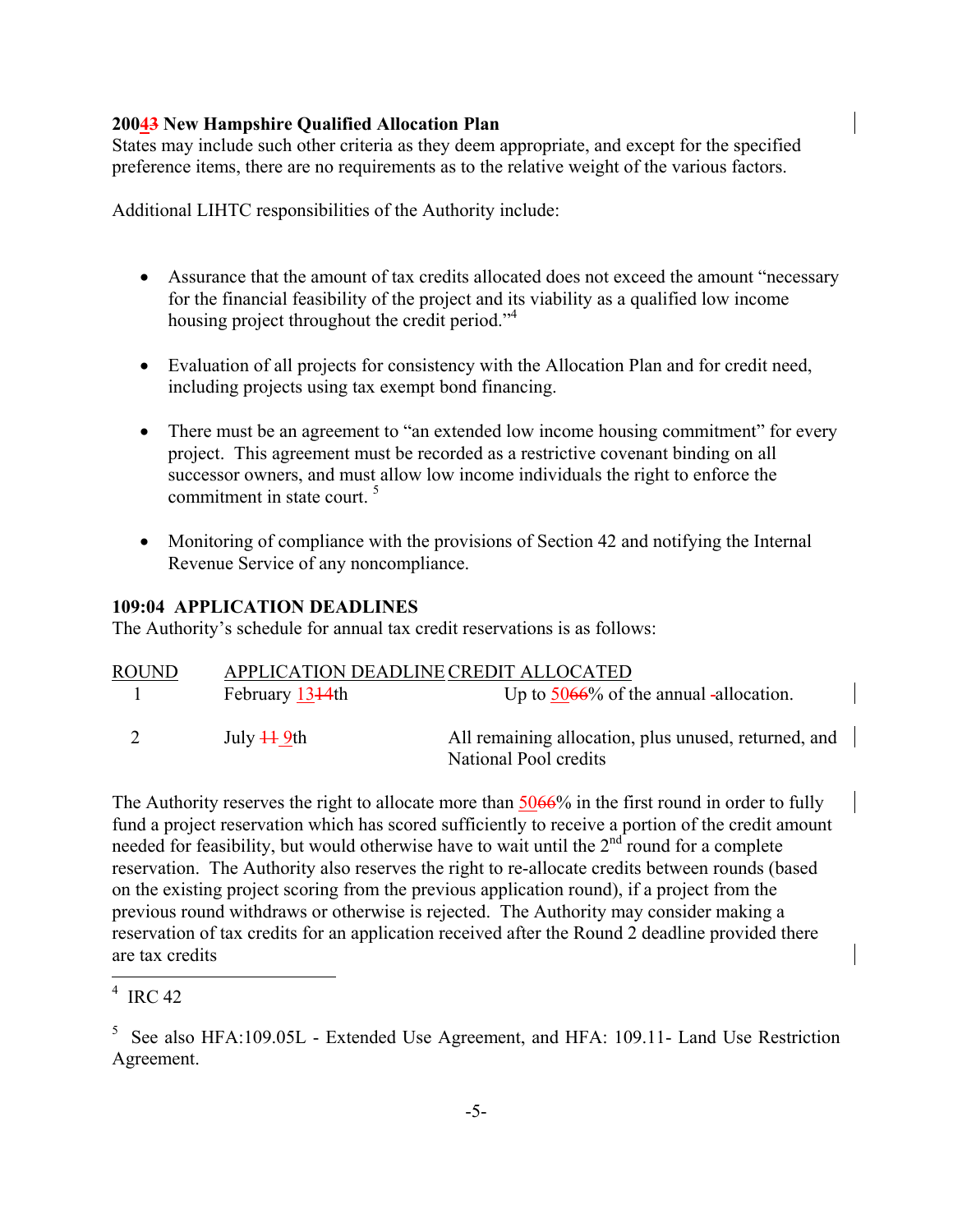available and there are no otherwise eligible and/or appropriately sized projects remaining from that round. See also HFA:109.06B.

The Authority may at its discretion elect to reserve less tax credits than are otherwise available in any given application round. See also HFA:109.06B.

# **HFA:109.05 PROGRAM POLICIES AND FEES**

# A. Non-Profit Set-Aside

The Authority shall set aside 10% of the State's annual tax credit allocation for qualified nonprofit organizations that:

- $\circ$  -meet tax exempt requirements of IRC 501(c) (3) or (c)(4).
- $\overline{\circ}$  own a controlling interest in a project and materially participate in the development and management of the project throughout the compliance period in accordance with IRC 42(h)(5)(B). In order to qualify for the non-profit set-aside,
- o exempt purposes include fostering of low income housing
- $\circ$  interest can be via corporation 100% owned by the nonprofit.

In order to qualify for the non-profit set-aside, the organization must provide sufficient documentation to verify its status as a qualified non-profit organization in accordance with the requirements of IRC 42 (h)(5)(C). Non-profits may also compete for all other tax credits.

# B. Supplemental Set-Aside

The Authority shall set aside \$100,000 of the State's annual tax credit allocation for projects returning for supplemental credits after having received a carryover allocation in an earlier year. Allocations made under this set-aside can be up to \$25,000 for any one project, and shall be made outside of the competitive process and funding rounds. Requests for more than this amount shall be handled through the competitive rounds and process. Supplemental allocations must meet the General Threshold Criteria (HFA 109.07B). Requests under this set-aside will be granted at the sole discretion of the Authority staff only for projects which:

- 1) have incurred or face substantial unforeseen cost increases;
- 2) would reduce their level of other Authority subsidy funding or financing;
- 3) would improve their financial feasibility but still be consistent with the Authority's underwriting and/or subsidy layering review process.

Any remaining amounts of the supplemental set-aside pool will be included in the tax credit amounts available for Round 2. However if tax credits are still available after the Round 2 reservations have been made, Authority staff can make additional supplemental reservations under the same program guidelines.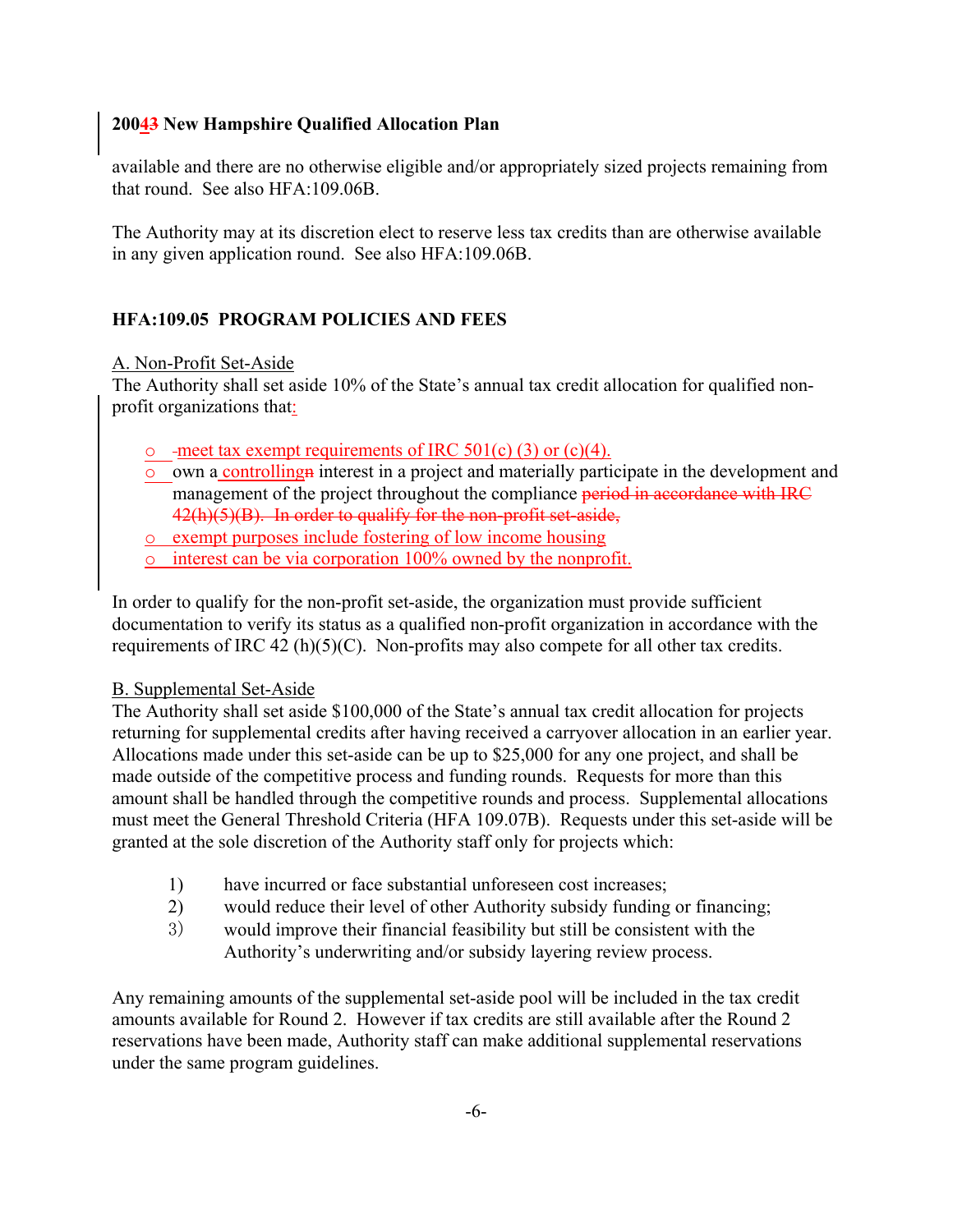C. Application Fees

The LIHTC application fee is 7% of the final allocation amount for for-profit applicants, and 5% for non-profit applicants, paid in accordance with the schedule below. There is also a compliance monitoring fee of \$500 per LIHTC unit, which must be paid prior to issuance of the IRS Form 8609 (see HFA:109.16.8).

- Application for Reservation: 1% of the annual tax credit request or \$500, whichever is greater, due with submission of Application Threshold Requirements.
- Commitment Phase: 2% of the annual tax credit reserved, due with submission of Commitment Phase Requirements.
- Application for Final Allocation: 4% (for-profits) or 2% (non-profits) of the annual tax credit, due with the request for Final Allocation - IRS Form 8609 (plus the compliance monitoring fee - see HFA:109.16.8).

Applications will not be processed without the required fees. At the discretion of the Authority, non-profit applicants may be allowed to pay fees at loan closing with the exception of the application fee for Reservation. This must be requested in writing, accompanied by the organization's most recent financial statement.

The initial application fees may be refunded, less \$500, if a project is withdrawn or otherwise fails to secure a reservation for the round in which an Application is submitted. No fees are refundable after a reservation has been approved. Refunds must be requested in writing within 30 days of notification from the Authority. Unsuccessful applicants wishing to apply in future rounds within the same year must submit a non-refundable re-application fee of \$100 for that new round by the appropriate round application deadline.

# D. Authority Review of Design, Bidding and Construction Standards

All projects receiving LIHTC allocations (including tax exempt bond projects with "out of cap" allocations) must comply with the Authority's most current Design and Construction Standards. There is one exception relating to bidding practices, described below. A complete copy of the Design and Construction Standards can be obtained from the Authority, or viewed at the Authority's website <www.nhhfa.org> under the Multi-Family section. Generally speaking, projects will need to:

\* Meet the Authority's specific design requirements, including overall site approval; complete lead paint abatement for renovation projects and completion of a Phase I environmental review (and resolution of any issues raised by the review);

\* In addition to mMeeting standard national and state building code requirements, including projects must meet the federal Uniform Physical Condition Standards (UPCS at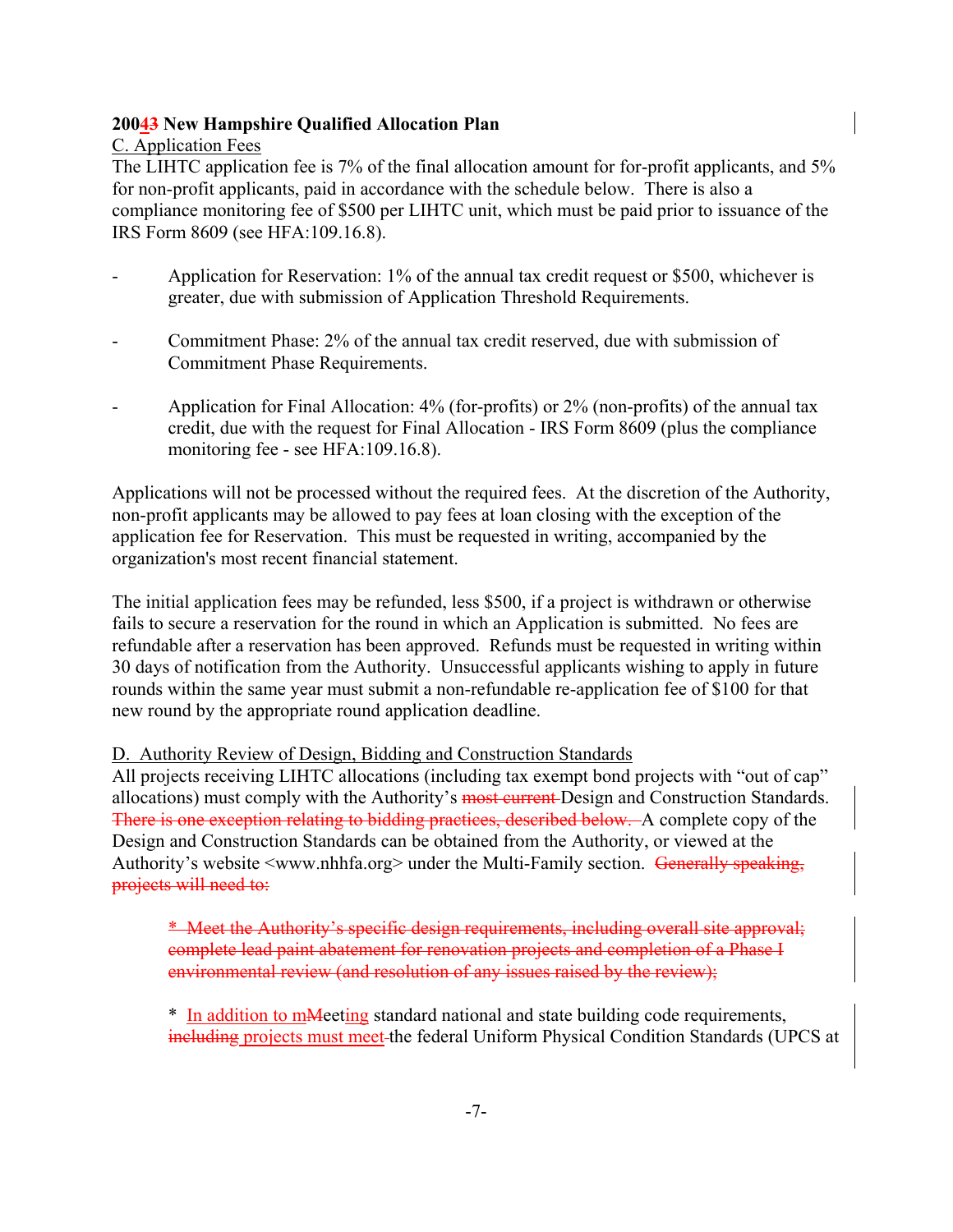CFR Parts 5 et al.) and compliance with federal Fair Housing Act and Section 504 Accessibility requirements; minimum insulation standards; etc.;

\* Have Authority review and approval of architect and engineer stamped plans and specifications prior to bidding;

\* Have Authority approval of the constructio contract and schedule of values prior to signing;

\* Have Authority approval of all change orders prior to implementation;

\* Permit the Authority to observe all work in progress.

The Design and Construction Standards mandate use of a sealed selective (or public) bidding process, with a public bid opening, and contractors with an identity of interest are not allowed to participate in the bidding. These two items will not be required of LIHTC projects, assuming no other Authority financing. Thus sponsors are free to use any reasonable method for selection of contractors and establishment of the contract price.

Sponsors are generally free to use any reasonable method for selection of contractors. The Design and Construction Standards now allow construction management contracts.

Ultimate contractor and subcontractor selection is also contingent upon the per unit cost standards (HFA:109:05G) and contractor overhead and profit limitation (HFA 109:05I). Alternate proposals may be required should the Authority consider the construction manager, general contractor or any subcontractor costs excessive.

E. Conceptual Level Project Submittal

The Authority encourages submittal of a conceptual level pre-application site design, building layout, floor plans and construction budget early in the development process. There is a significant scoring incentive for projects which submit satisfactory conceptual plans within a certain timetable (see HFA:109.07.C.9). The pre-application includes:

- spreadsheet application form (i.e., draft development and operating budget)
- conceptual site design
- building layout and floor plans
- unit counts
- proposed management
- tenant service package (if any)
- ownership structure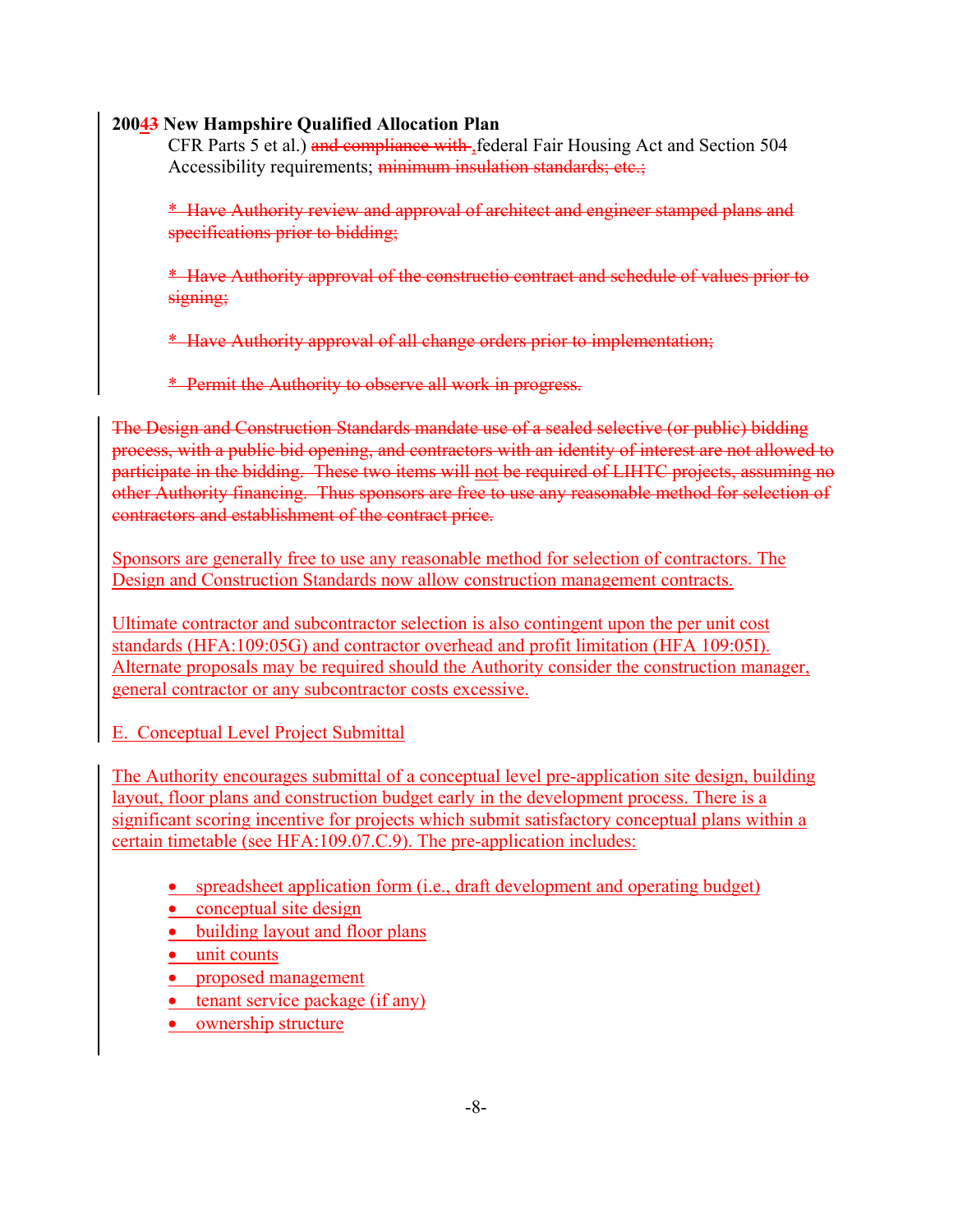- development team
- provision of utilities
- project timetable (including permits and zoning)
- external issues (e.g., environmental)

It is the goal of the Authority to provide a multi-disciplinary review of the project prior to formal application, and to provide the sponsor with a set of written issues and comments.

# EF. Maximum Tax Credit Restrictions

The maximum amount of tax credits that any single project may receive is \$700,000 of the annual allocation.<sup>[6](#page-14-0)</sup> This limit will apply even over multiple years. However, any project requesting more than \$400,000-450,000 in credit must have total development costs at least 10% below the Authority's per unit cost limits (HFA:109:05G).

The maximum amount of "in-cap" tax credits that any one applicant (as one of the general partners or as a development agent) can secure in any single calendar year for all projects is \$700,000 of the annual State allocation.

# FG. Maximum Number of Applications and Projects

The Authority will not accept a new application if an applicant (or any one of the general partners or development agents) has:

\* three or more New Hampshire LIHTC projects that have not yet been completed (i.e., IRS Form 8609's issued), including "out-of-cap" tax exempt bond financed projects; or

\* two approved project reservations in the same calendar year as the proposed new application.

Exceptions are allowed if it is a supplemental application for a previously approved project, or if it is an application for Phase Two (or subsequent) of a previously approved project.

# HG. Per Unit Cost Standards

Project applications will be carefully evaluated for cost reasonableness. The applicant shall submit professionally prepared cost estimates with the Initial Application, and proposals or bids with the Commitment Phase Requirements, or earlier upon request by the Authority. Project

<span id="page-14-0"></span><sup>6 &</sup>quot;Out-of-cap" tax exempt bond financed project allocations for both projects and applicants are not limited, and such projects are not included toward these limits.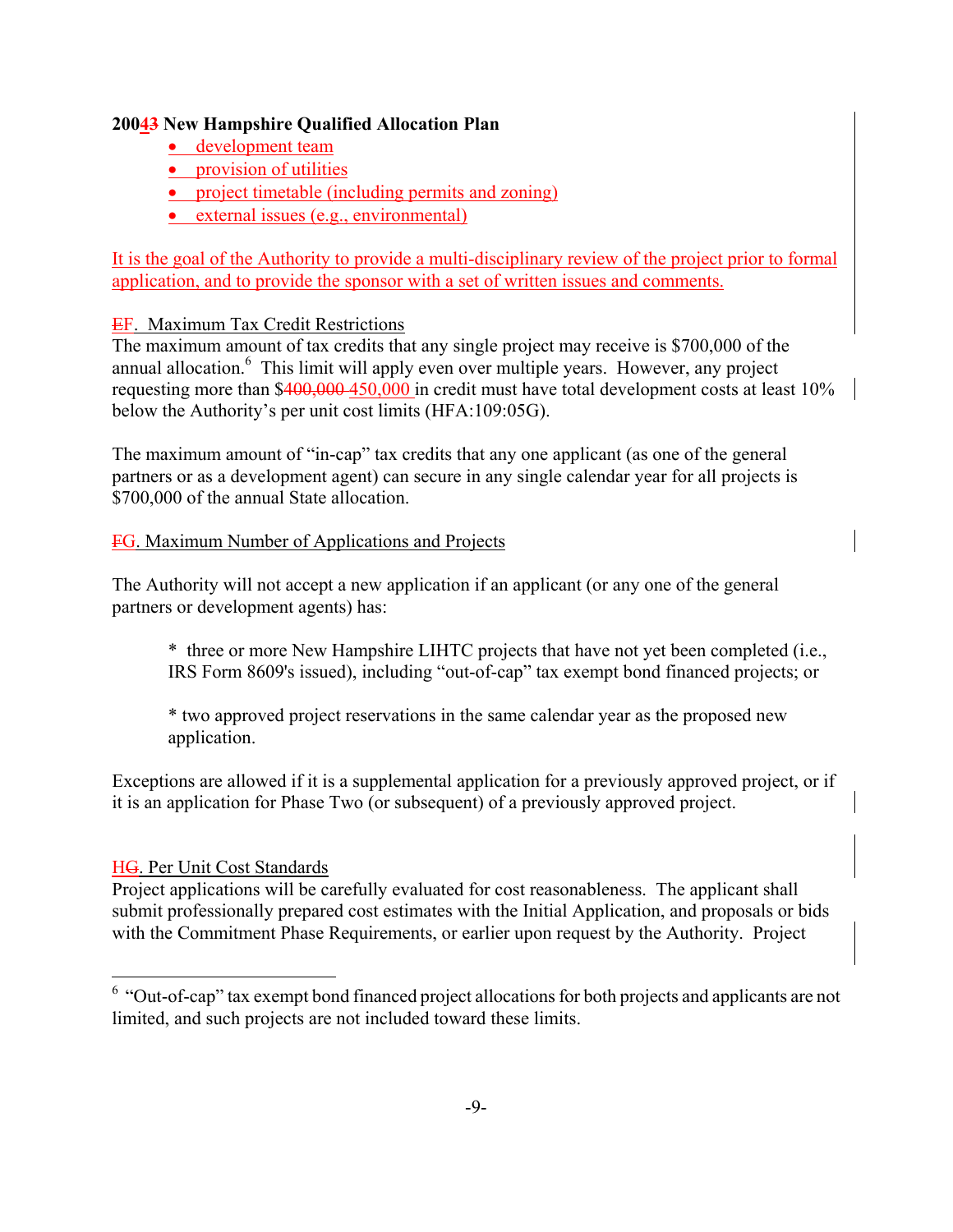applications which indicate unreasonably high total development costs, or have unreasonably high specific costs may be rejected at the application stage at the sole discretion of the Authority. This is considered an important threshold issue (see HFA:109.07B).

The Authority will review costs in relation to comparable recent projects in New Hampshire and New England, and in relation to the HUD 221(d)(3) limits, which are published annually in January.

The Authority's per unit housing development cost limitations (see definitions below) are as follows:

| \$121,000 |
|-----------|
| \$129,000 |
| \$137,000 |
| \$145,000 |
| \$153,000 |
|           |

For projects with various bedroom sizes, the appropriate limit will be determined based on a weighted average. The per unit amounts represent the maximum amount of Authority resources (plus first mortgage funds from any source) that will be allowed. Authority resources include all amortizing and non-amortizing funds from the Authority as well as the equity amount generated from the sale of Low Income Housing Tax Credits. Projects may exceed the Authority's cost limits of Authority resources may be considered at the sole discretion of the Authority, and only after construction has started, for unusual circumstances or for unforeseen cost increases beyond the reasonable control of the developer.

#### **H.I.** Construction Period Adjustments

After construction has started, Authority staff has the discretion to increase the cost limits for a particular project due to unforeseen cost increases beyond the reasonable control of the developer.

#### JI. Contractor Overhead and Profit

The following limits on general contractor overhead, profit, and general requirements shall generally apply to all projects:

- \* Profit: 6 percent of construction costs
- \* Overhead: 2 percent of construction costs
- \* General Requirements: 6 percent of construction costs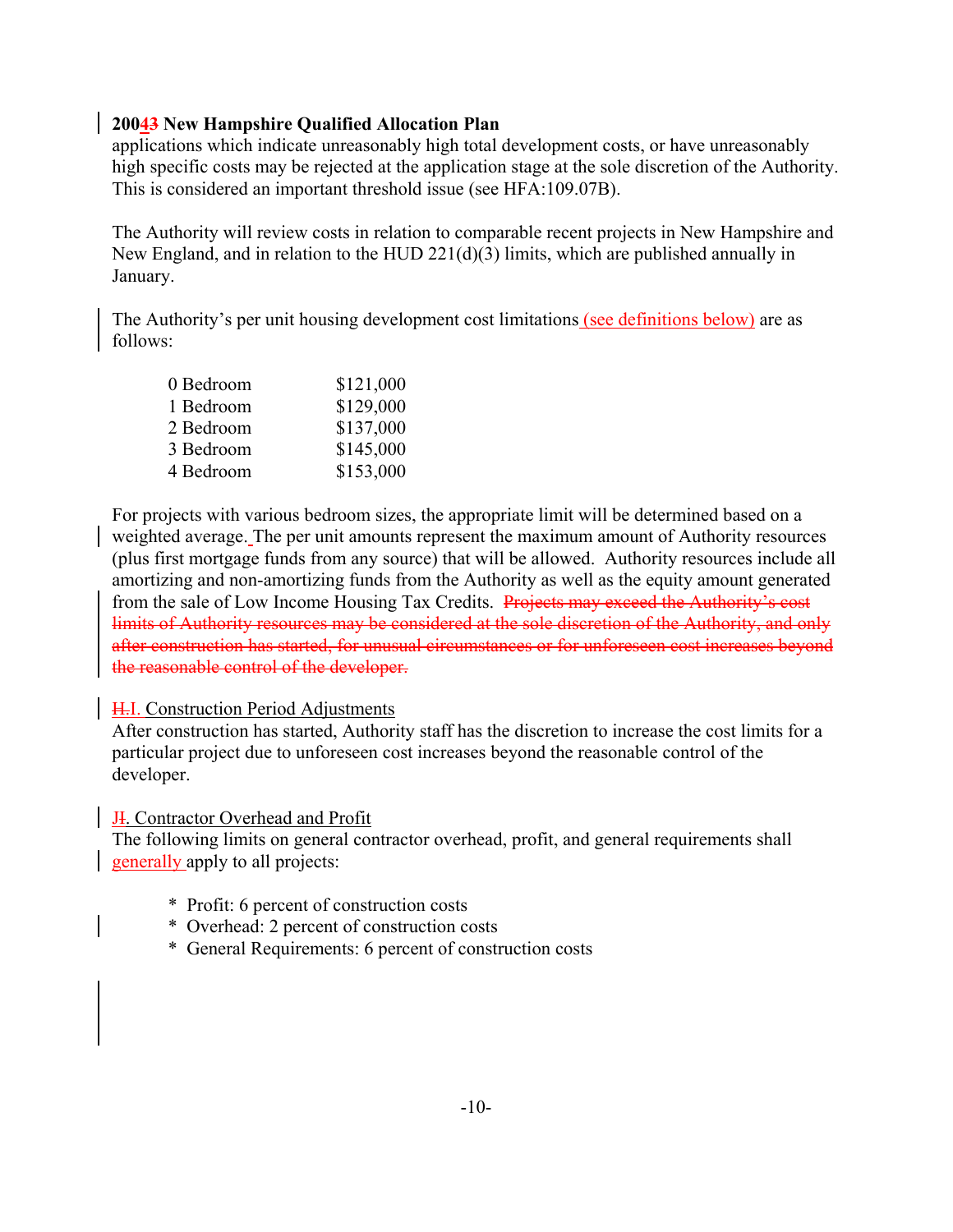The construction contract must specify the costs for these line items (e.g. in the schedule of values). For purposes of calculating these limits, construction costs shall exclude contractor overhead, profit, and general requirements.

Additional proposals may be required should the Authority consider the general contractor cost or any subcontractor costs excessive. For projects in which there is an identity of interest between the developer and the contractor, the Authority will evaluate and may reduce the total profit to the developer/contractor. In cases where there is an advertised public or selective contractor bid and the Authority monitors the bidding process, these limits shall be considered to have been implicitly met.

# KJ. Developer Fee

The maximum developer fee allowed is generally calculated in accordance with the Authority's Developer Fee Schedule (A).

The developer fee is not a guaranteed or automatic budgetary figure, and must be approved by the Authority within the context of each project.

The fee will be strictly limited, with any violations of the developer certification of development cost forwarded to the IRS using IRS form 8823. For purposes of calculating the maximum developer fee allowed, the Authority does not distinguish between the developer fee and fees for consultants doing those tasks typically done by a developer, regardless of whether the applicant is

a for-profit or non-profit entity. "Consultant fees" counted as developer fee do not include professional fees such as architectural, engineering, or appraisal fees.

# LK. Authority Evaluation and Underwriting Standards

Project applications will be evaluated using the Authority's Underwriting Standards for Multi-Family Finance, and all applications must meet the minimum standards for debt coverage ratio, income and expense trending, operating and replacement reserves etc. A copy of these standards can be obtained from the Authority, or viewed at the Authority's website  $\langle$ www.nhhfa.org> under the Multi-Family section. Applications not meeting the underwriting standards may be rejected at the sole discretion of the Authority.

#### ML. Professional Reports: Appraisal, Phase I, Market Study

Professional studies, if required by the Authority, must be completed by the Commitment phase of the Allocation process (see HFA:109.08A). Certain incentive points are given in the competitive scoring process if various reports are completed at the time of initial application (see HFA:109.07C8.). Appraisals and market studies may be waived at the discretion of the Authority. If required by the Authority, particularly due to a request for other Authority financing, appraisals and market studies must be contracted by the Authority directly. Contractors for appraisals and market studies are chosen through a selective bid to pre-qualified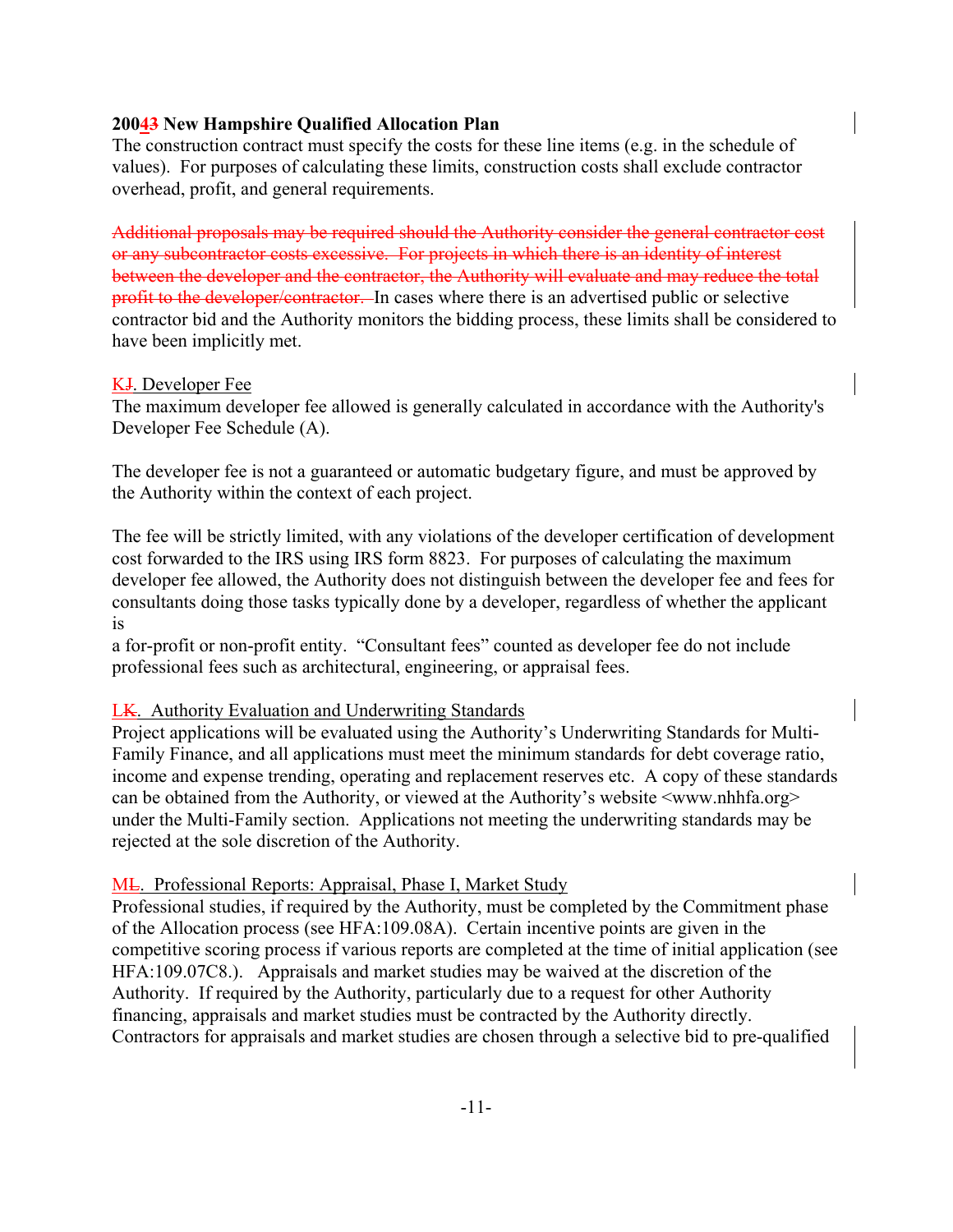contractors. The Authority will request payment from the Applicant prior to the bid being awarded.

1. **Appraisal**: Acquisitions costs which exceed the appraised value are generally not acceptable except under extenuating circumstances, which must be stated in writing as part of the application process. The appraiser must be licensed as a New Hampshire Certified General Appraiser.

2. **Phase I Environmental Report**: A satisfactory Phase I environmental report is a requirement for the allocation of tax credits. The report must meet ASTM Standard E 1527-97 for Environmental Site Assessments. Older buildings planned for renovation should have asbestos and lead testing completed and buildings planned for demolition should have suspect materials tested for asbestos. Issues raised by the Phase I report should be resolved to the extent possible (e.g. further testing of suspect materials). Phase I reports can be contracted directly by the sponsor in all cases.<sup>7</sup>

**3. Market Study**: As required by statute, a market study of the housing needs of low income individuals in the area served must be completed by a third party professional, approved by the Authority, and done at the expense of the developer. Exceptions may be allowed in situations where relevant market studies were recently completed.

# N. Extended Use Agreement

IRC Section 42 [Sec. 42(h)(6)(D)] provides a requirement for an Extended Use period of at least 15 years beyond the initial 15 year compliance period. Section 42 (h)(6)(E)(II) provides an exception:

...if the housing credit agency is unable to present during such period a qualified contract for the acquisition of the low income portion of the building by any person who will continue to operate such portion as a qualified low income building. Subclause (II) shall not apply to the extent more stringent requirements are provided in the agreement or in State law. (Emphasis added.)

The Authority has more stringent requirements:

1. All Owners (except "qualified nonprofits"), prior to issuance of IRS Form 8609 by the Authority, must sign a right of first refusal offer (ROFR) with a qualified nonprofit and the Authority to offer the property for sale at any time after the initial 30 year compliance period for a price equal to the minimum set forth at Section  $42(i)(7)(B)$ .

<span id="page-17-0"></span><sup>7</sup> Projects applying for Authority financing may need to comply with HUD environmental protocols, so please check with your development officer before proceeding with the Phase I.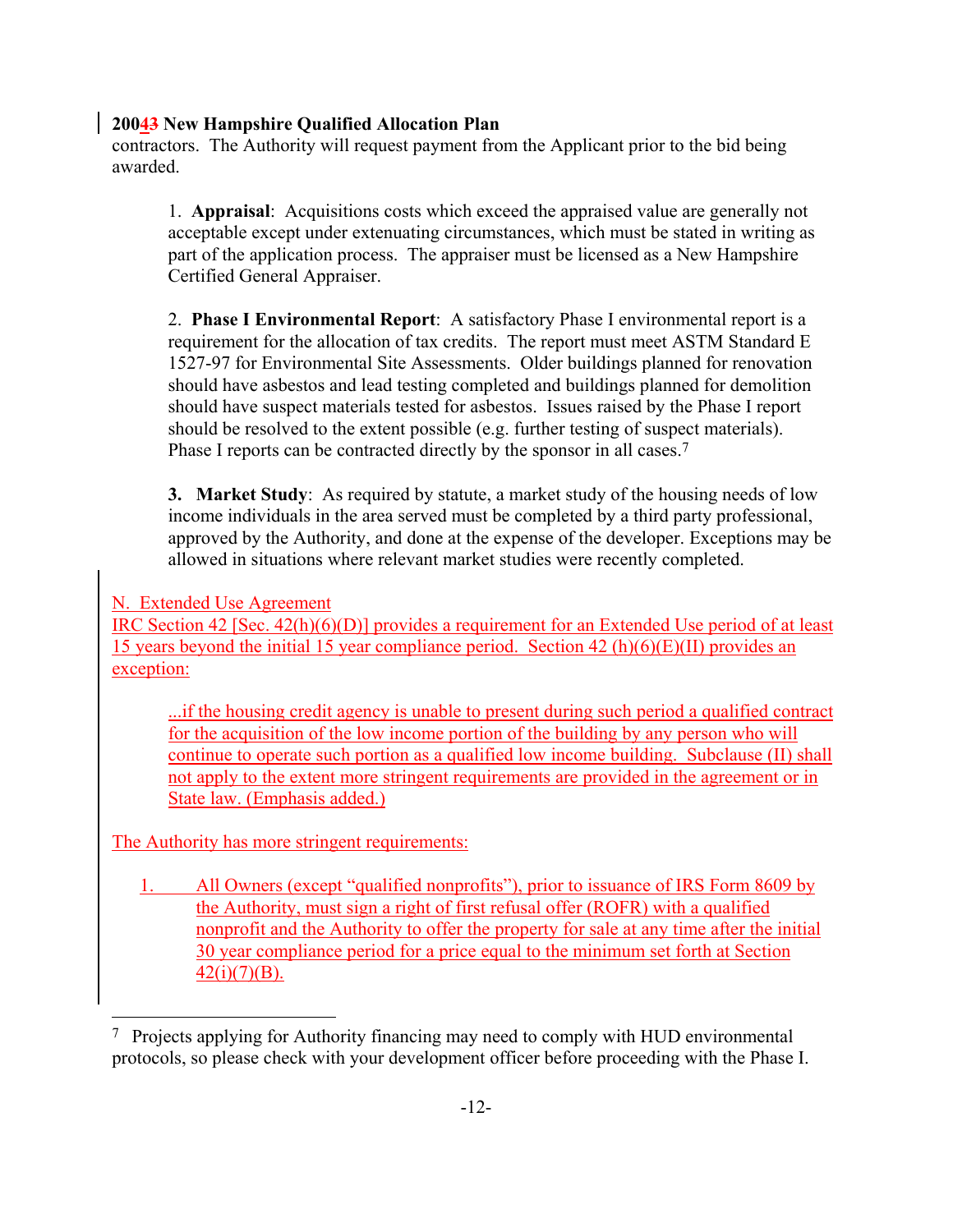- 2. All Owners shall be bound to the LIHTC rent and income limits to be set forth in the Land Use Restriction Agreement (LURA) in perpetuity, unless the Owner chooses to sell through the following process:
- Offering the property to the qualified nonprofit (or its successor) named in the ROFR; then if the nonprofit turns down the offer to purchase the property at the statutory price, the Authority would then be given the opportunity to purchase the property on the same terms, either for its own purposes or on behalf of another qualified nonprofit.

If the qualified nonprofit decides to purchase, the original LURA would be released. All rent and income limitations would be lifted premised on the notion that the purchasing qualified nonprofit would attempt to maintain low income residency and affordability to the extent possible.

If the Authority is given the opportunity and decides to pursue the purchase, either for its own purposes or on behalf of another qualified nonprofit, the Authority can decide whether to release the original LURA, maintain it, or renegotiate a new LURA. However the intent would be to maintain low income residency and affordability along the lines of the original LURA to the extent possible.

If the Authority is given the opportunity but decides not to purchase the property, either for its own purposes or on behalf of another qualified nonprofit, the LURA would be released and the Owner would be free to sell or convert the property to market rents after adequate notice to existing tenants and compliance with existing law.

- 3. Project Owners will not be allowed to request that the Authority find a buyer to acquire the low income portion of the development during the low income compliance period. Thus the LIHTC income and rent restrictions set forth in the LURA will not be allowed to terminate at the end of the  $14<sup>th</sup>$  year for any reason. Owners wishing to be relieved of the LURA's income and rent restrictions must follow the process described in Item #2 above.
- 4. The Owner may not sell or transfer the Project during the low income compliance period without the prior written consent of the Authority, which consent approves the proposed buyer and the terms of any proposed sale, and which consent shall not be unreasonably withheld provided the Owner and proposed transferee satisfy the conditions set forth herein.<sup>[8](#page-18-0)</sup> The Authority's interest in reviewing the proposed buyer and the terms of any proposed sale of a tax credit property (including the non-LIHTC units) is in maintaining and not jeopardizing the affordability, condition of housing

<span id="page-18-0"></span>Any sale or transfer of the Project by foreclosure or by transfer of title by deed in lieu of foreclosure is exempt from Authority review as per Section 42.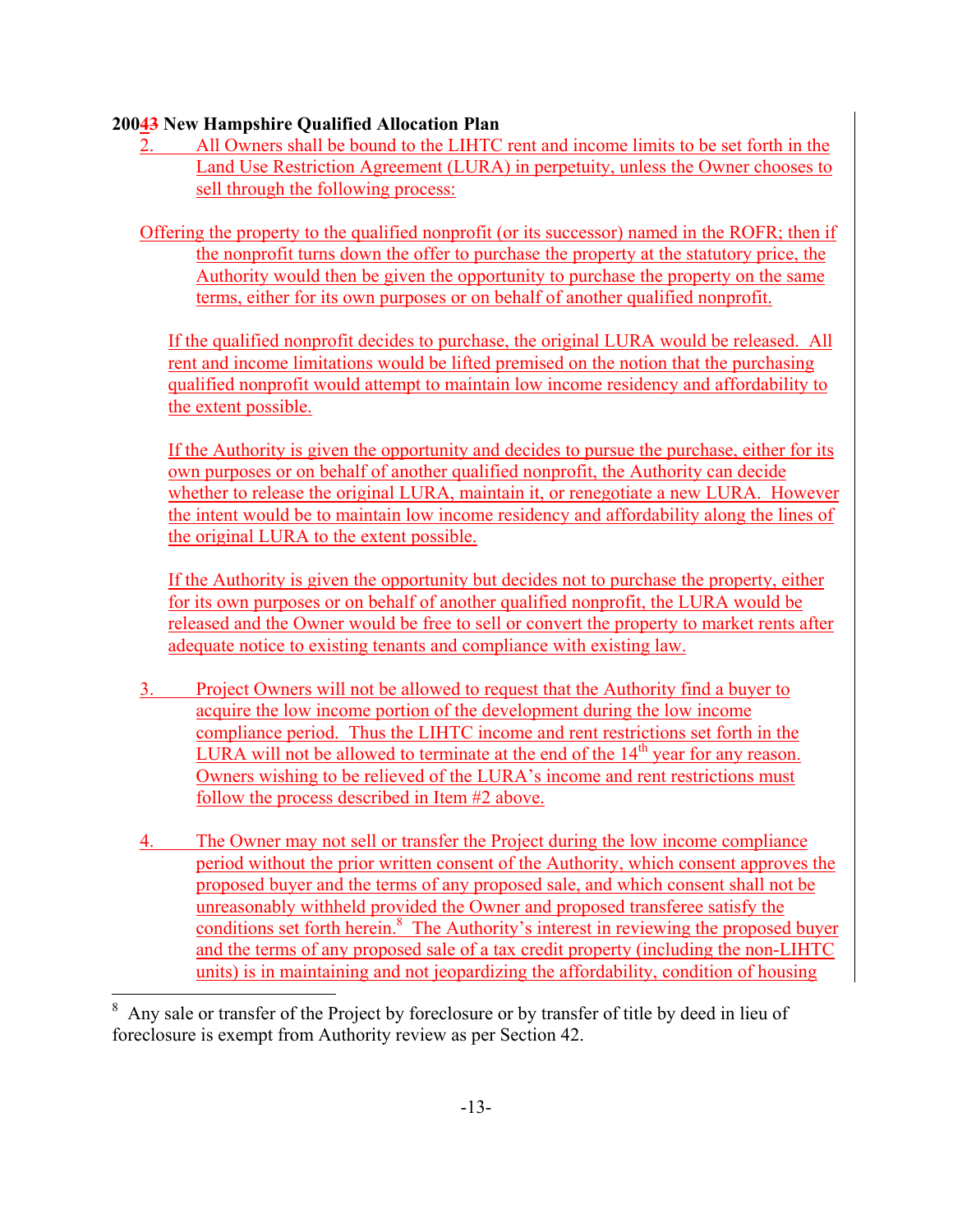and quality of management of the low income units during the compliance period. The Authority must be satisfied in all respects that the proposed new owner can effectively manage and operate the project as quality affordable housing for the remainder of the low income compliance period.

The Authority shall be under no obligation to approve any transaction, except for ownership transfers by a partnership which has entered into a Right of First Refusal with a qualified non-profit corporation (as per IRC  $42(i)(7)$ . "Right of First Refusal" [see IRC 42(i)(7)(A)] acquisition prices cannot exceed the price cited as a minimum at IRC  $42(i)(7)$ )B).

#### NM. Extended Use Agreement

IRC Section 42 [Sec. 42(h)(6)(D)] provides a requirement for an Extended Use period of at least 15 years beyond the initial 15 year compliance period. Section 42 (h)(6)(E)(II) provides an exception:

...if the housing credit agency is unable to present during such period a qualified contract for the acquisition of the low income portion of the building by any person who will continue to operate such portion as a qualified low income building. Subclause (II) shall not apply to the extent more stringent requirements are provided in the agreement or in State law.

All projects receiving an allocation of Low Income Housing Tax Credits shall be bound to a minimum 30 year low income compliance period. Project sponsors will not be allowed to request that the Authority find a buyer to acquire the low income portion of the development until 30 years from the placed in service date, and thus the LIHTC income

and rent restrictions will not be allowed to terminate at the end of the 14<sup>th</sup> year for any reason. .

The Owner may not sell or transfer the Project during the 30 year low income compliance period without the prior written consent of the Authority, which consent approves the proposed buyer and the terms of any proposed sale, and which consent shall not be unreasonably withheld provided the Owner and proposed transferee satisfy the conditions set forth herein.<sup>[9](#page-19-0)</sup> The Authority's interest in reviewing the proposed buyer and the terms

<span id="page-19-0"></span>Any sale or transfer of the Project by foreclosure or by transfer of title by deed in lieu of foreclosure is exempt from Authority review as per Section 42.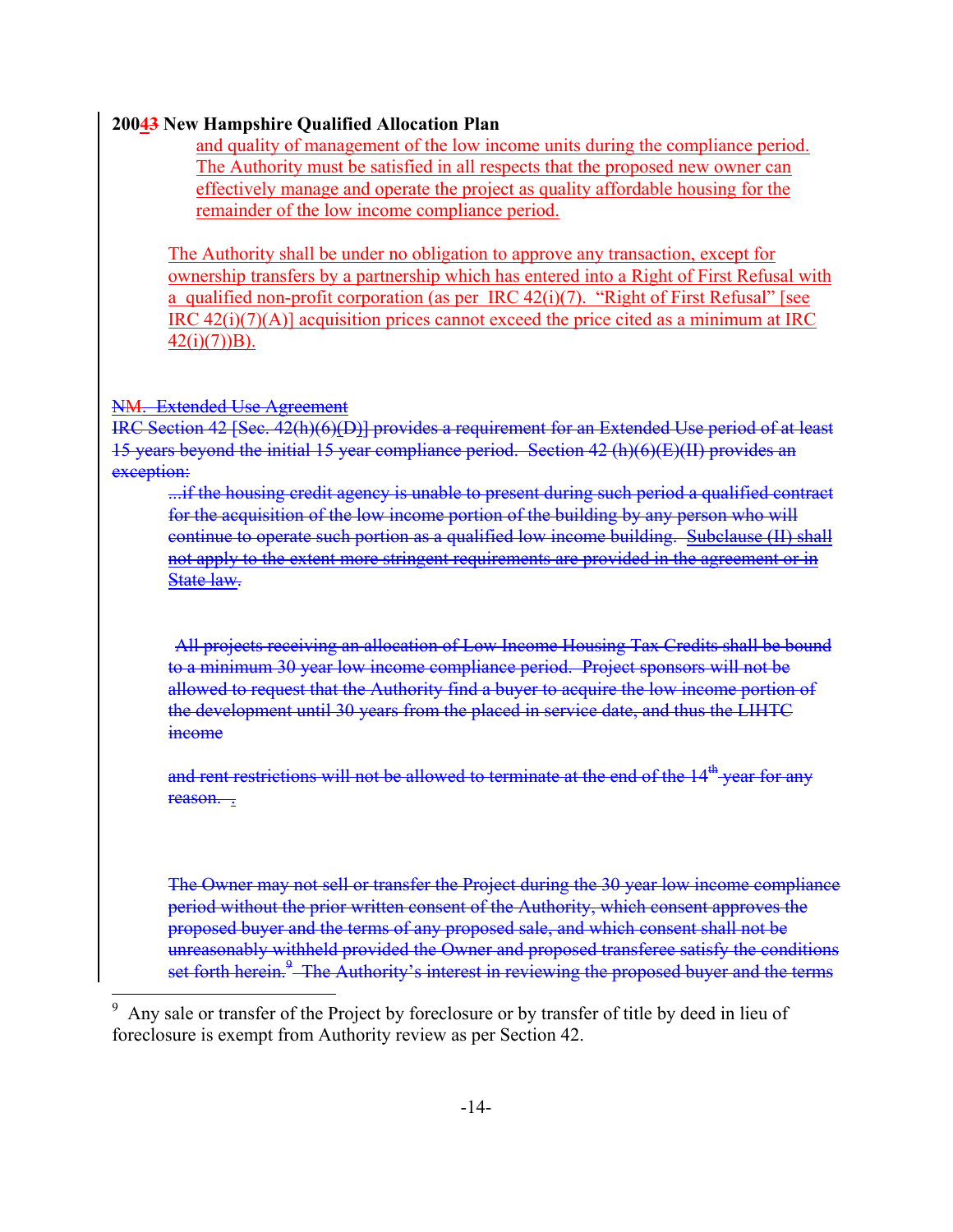<span id="page-20-0"></span>of any proposed sale of a tax credit property (including the non-LIHTC units) is in maintaining and not jeopardizing the affordability, condition of housing and quality of management of the low income units during the 30 year period. The Authority must be satisfied in all respects that the proposed new owner can effectively manage and operate the project as quality affordable housing for the remainder of the 30 year low income compliance period.

Further the Authority must approve the proposed buyer and the terms of any proposed sale of a tax credit property (including the non-LIHTC units), so that the affordability, condition of housing and quality of management of the low income units will be maintained and not jeopardized during the 30 year period. The Authority shall be under no obligation to approve any transaction, except for ownership transfers by a partnership which has entered into a Right of First Refusal with a non-profit corporation (or its subsidiary) that was a general partner at the time of the original allocation. No proposed "Qualified Contract" [as defined by IRC 42(h)(6)(F)] transaction will be approved if the purchase terms of such a transaction exceed the acquisition price formula cited as a minimum at IRC 42(h)(6)(F). Similarly, "Right of First Refusal" [see

 $IRC$  42(i)(7)(A)] acquisition prices cannot exceed the price cited as a minimum at IRC  $42(i)(7)$ )B).

In addition, at the end of the 30 year compliance period, property owners (other than entities which already meet the definition of "qualified buyers" set forth below) must offer the property for sale to a qualified buyer who will commit to maintain the LIHTC income and rent restrictions in perpetuity, at a purchase price which does not exceed the acquisition price formula (cited as a

minimum) at IRC 42(h)(6)(F). A "qualified buyer" is a nonprofit housing corporation or limited equity cooperative approved by the Authority which has adequate expertise and housing management capacity. The offer period would start at the end of Year 29 with official written notice to the Authority of intent to sell. If after one year no qualified buyer is found, then the Owner is free to discontinue the LIHTC income and rent restrictions and/or to sell the property without restriction-

If the applicant chooses to commit to a longer compliance period (see scoring – HFA:109.07C.10), every reference to the 30 year period above will be revised to be a 40 year period in the LURA.

#### NO. Tenant Anti-Displacement and Relocation Policy

Permanent displacement of tenants is strongly discouraged. The Authority reserves the right to reject any applications that fail to minimize permanent displacement of tenants. Any proposed temporary and permanent relocation of tenants should generally meet standards equivalent to the federal Uniform Relocation Act (URA)[.10](#page-20-0)

10 LIHTC projects are not covered by the federal URA unless other funding is involved in the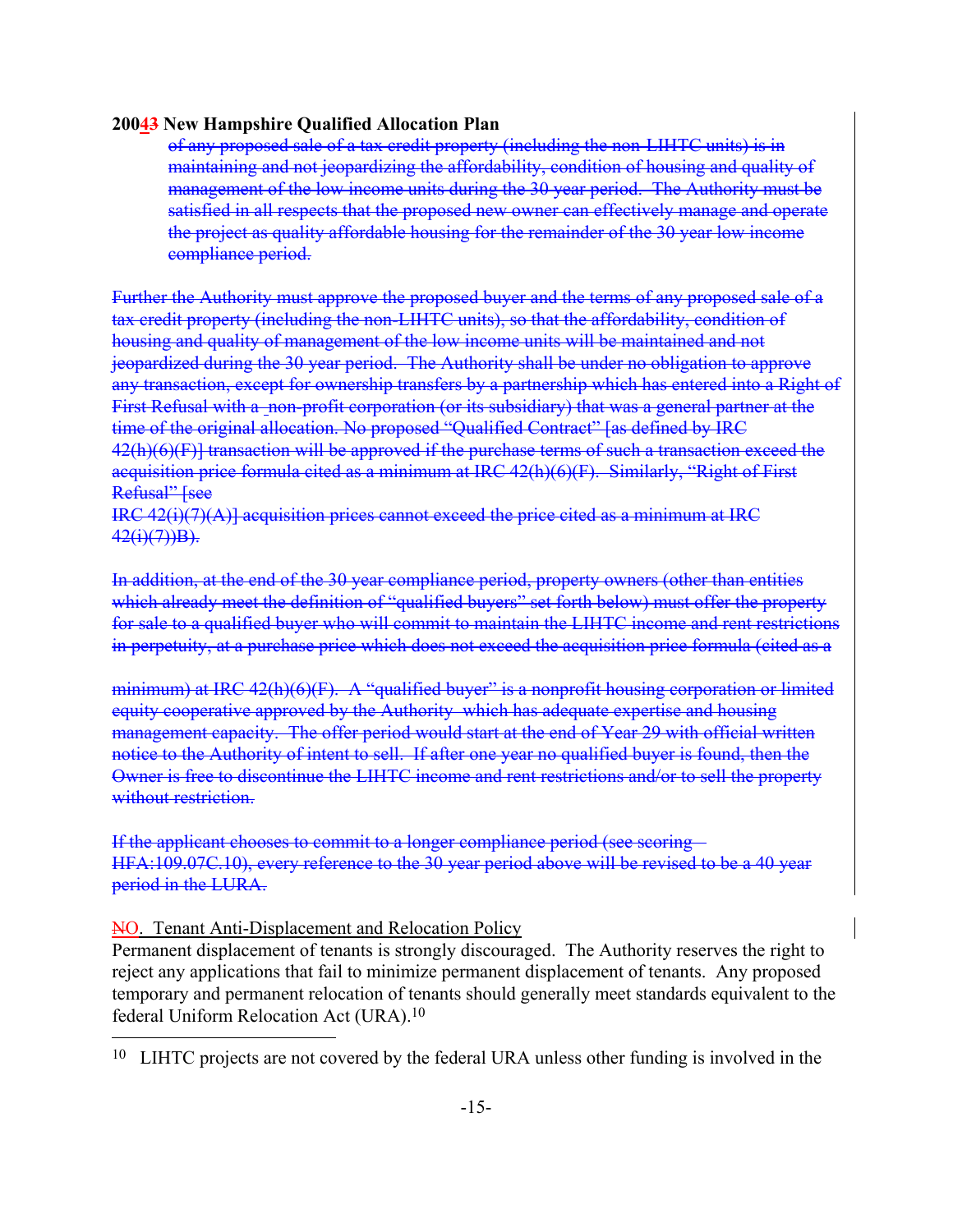#### OP. Reference and Federal Tax Information Authorization

IRS Federal Revenue Ruling 9-98 established a process for the Authority to check the LIHTC related background of tax credit applicants. Data available to the Authority from the IRS includes a review of the Business Master File, revenue agent reports and other sources of account data. The Authority needs to sign a Memorandum of Understanding with the Internal Revenue Service in order to begin implementing this policy, and has not yet done so at this time. Applicants may be required to submit IRS Form 8821 with their tax credit applications, including separate forms for all general partners.<sup>11</sup>

Developers new to New Hampshire may be required to provide reference authorization so that references can be checked with lenders and housing officials in other states.

# **HFA:109.06 APPLICATION PROCESSING - SELECTION AND RESERVATION**

There are three phases of application processing - the **Reservation Phase**, **Commitment Phase** and the **Allocation Phase**. All applications shall be made on the application form provided by the Authority.[12](#page-21-1) All applications must be submitted by the appropriate deadline (See HFA:109.04). Applicants are encouraged to submit applications early and/or discuss preliminary

proposals with LIHTC program staff in order to facilitate the development and tax credit process. Incomplete applications will be rejected without further processing, though minor variances may

be waived at the discretion of the Authority. The Authority reserves the right to seek clarification of applications for purposes of establishing scoring.

A.Supplemental Allocations

Reservations of projects applying for supplemental credits (after having received a carryover allocation in a previous year) may apply at any time, and will be evaluated outside of the competitive scoring process. Reservations of supplemental credits can be approved by Authority staff without further Board or Multi-Family/Special Projects CommitteeMulti-Family Housing Committee approval. See section HFA:109.05B for further information.

project such as CDBG, HOME or project based Section 8 certificates.

<span id="page-21-0"></span><sup>11</sup> IRS documents can be secured on the internet at www.irs.ustreas.gov

<span id="page-21-1"></span><sup>12</sup> Applicants are strongly encouraged to use the computer spreadsheet version of the application and submit a signed application page with the computer file. The application can be secured from the Authority's website www.nhhfa.org under the Multifamily section. Applications can be e-mailed to mkoppelkam@nhhfa.org.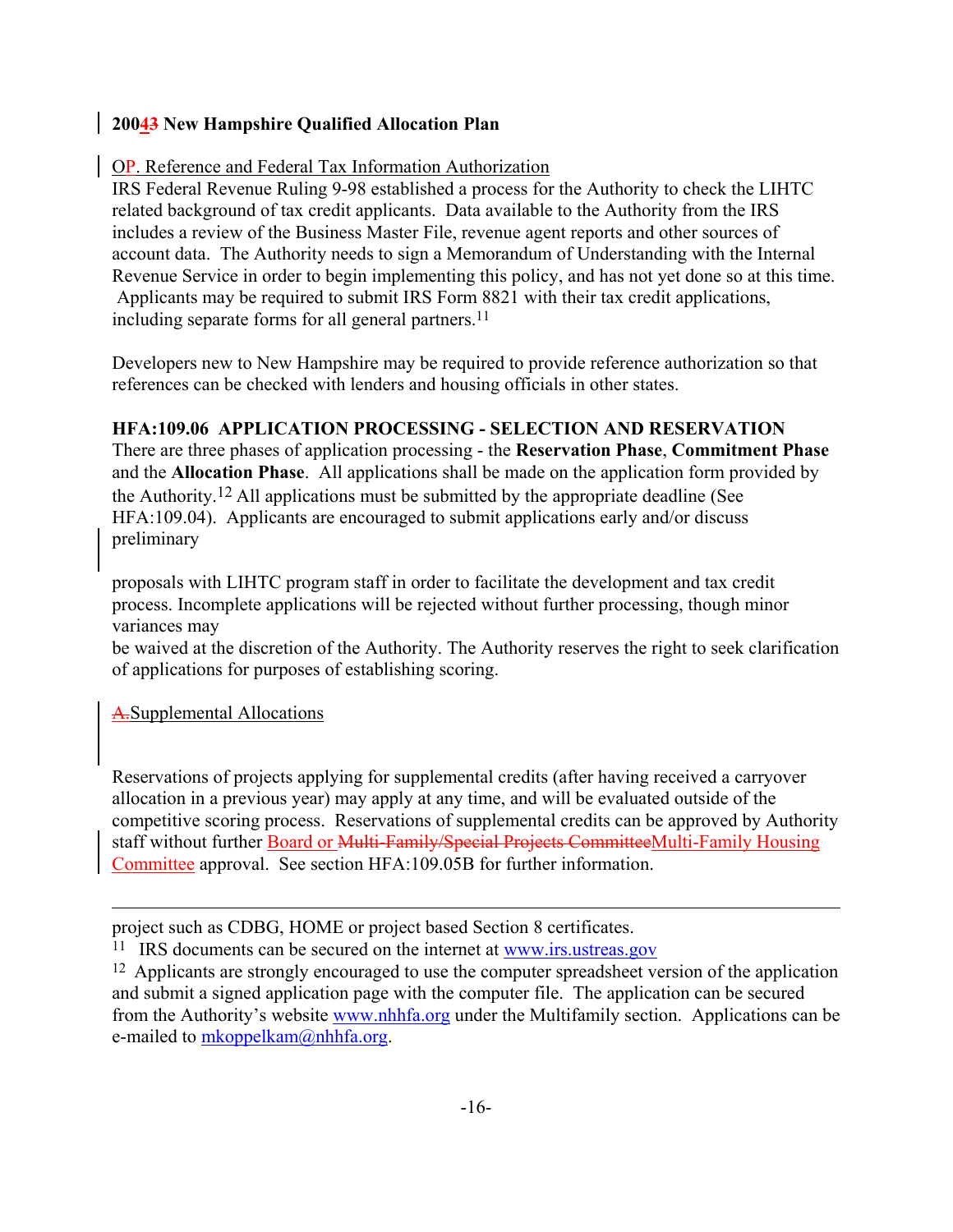# **20043 New Hampshire Qualified Allocation Plan**  B.A. Evaluation of

# Applications

**. Threshold Criteria.**  All applications are checked against the General Threshold Criteria (HFA:109.07) and checklist (Appendix C). Contacts may be made with local town officials, cited funding sources, management companies, equity investors, etc. **Projects may be rejected at any time during the allocation process at the sole discretion of the Authority for failure to meet the General** 

Upon satisfactory completion of the Application Threshold Requirements, the project will be scored and ranked in accordance with the Scoring Criteria described in HFA:109.07C of the Allocation Plan. Projects shall be recommended for a Reservation of tax credits based on the competitive scoring results. Projects must receive a minimum of 60 points to be eligible to receive a tax credit reservation in Round 1, and a minimum of 40 points in Round 2 and thereafter.

In a situation where only partial credits are available for the next highest scoring project, the Authority will retain the right to bypass that project, and either give credits to other projects lower in the scoring ranking which can more reasonably use the remaining credit amount, or use the credits in a future round.

If a partial allocation is offered, the Authority must be convinced that a project can be appropriately phased or down-scaled, that the project's feasibility is not conditioned upon receipt of a future additional Reservation, and that the project can retain its Scoring Criteria ranking. The Applicant must demonstrate the ability to meet these criteria within 21 days of notification by the Authority. If the project fails to show it can work with the credits available, the Authority may proceed to reserve credits for lower scoring projects, or use the credits in a future round.

The Reservation (or rejection) of tax credits shall be made by the Authority's Multi-Family/Special Projects Committee Board of Directors (except for supplemental credits, as described above). The Multi-Family/Special Projects Committee will also review and ratify projects which are rejected.

Applicants not receiving a Tax Credit Reservation will be considered rejected for that application round, but can be considered in subsequent rounds. These Applicants may be placed on a waiting list until the end of the calendar year in which the application was received. Applicants

must submit a request to be placed on a waiting list and the appropriate fee (HFA:109.05C) within 30 days of notification that tax credits have not been awarded during that round, or the application will be considered withdrawn. Applicants on the waiting list will not receive any ranking priority and will compete equally with all other applicants in any subsequent rounds in that same calendar year. The Authority may require the Applicant to submit amendments to the application and the Applicant will be required to meet any changes in the IRC 42 or the Allocation Plan.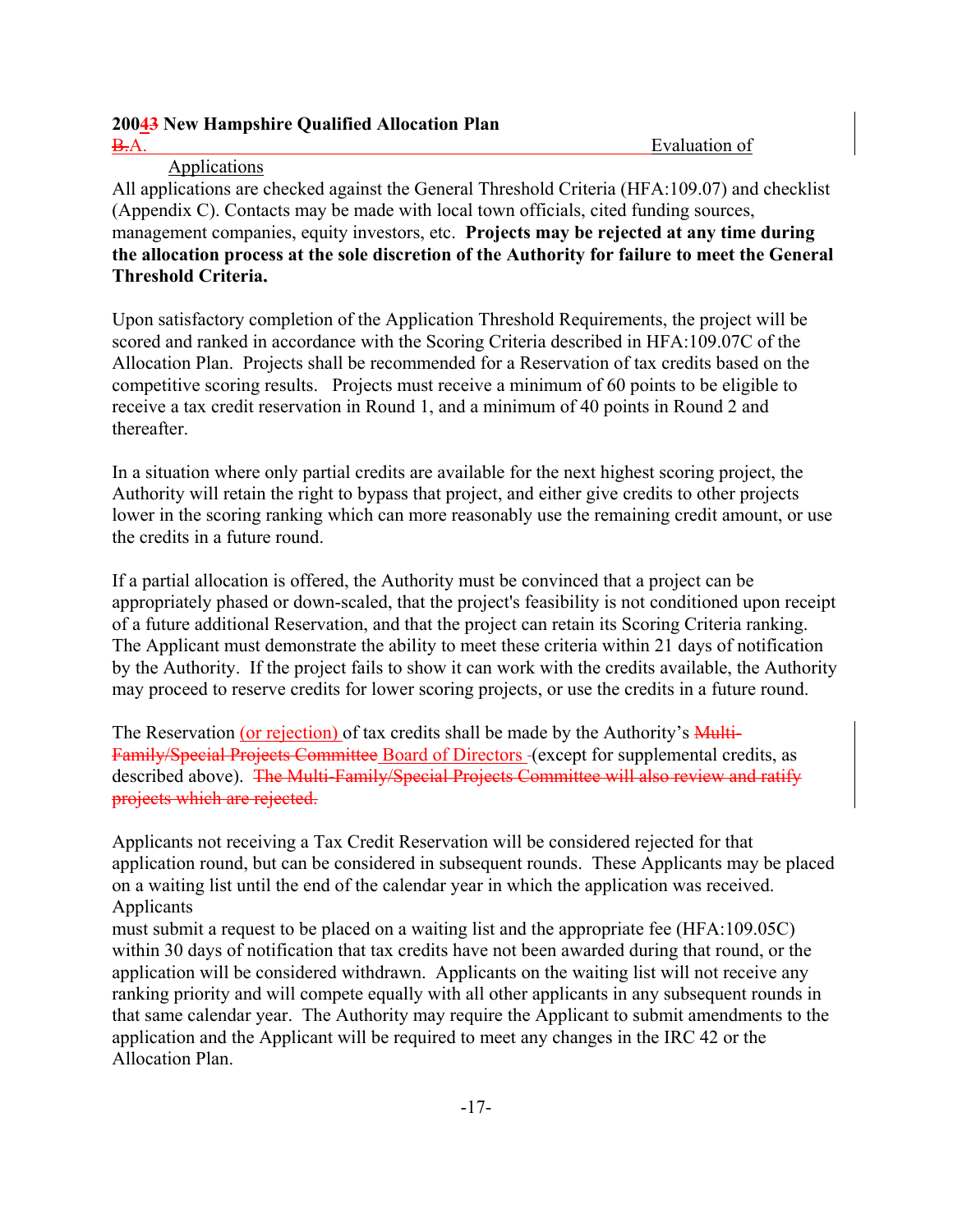The Authority may consider making a reservation of tax credits for an application received after the Round 2 deadline provided there are tax credits available and there are no otherwise eligible and/or appropriately sized projects remaining from that round. The Authority may at its discretion elect to reserve less tax credits than are otherwise available in any given application round.

# C.B. Conversion to Out-of-Cap Project

In the interest of making the most efficient use of New Hampshire's housing related resources, the Authority reserves the right to remove a project from the competitive process, regardless of potential score, and convert the project to an "out of cap" bond financed project. This would be premised on project feasibility under a tax exempt bond financed scenario (construction and/or permanent), as determined by the Authority. However, once removed from the application round, the Authority cannot guarantee successful bond financing for the project.

D. Tiebreakers - In the case of a scoring tie between two or more projects where only a subset can be awarded a credit reservation, the tiebreakers shall be:

- i. The project with the highest percentage of tax credit eligible family units, compared to total units.
- ii. If still tied, location in town with the lowest percentage of family units as reflected in the table shown as Appendix V (Location Points), e.g., location in Column A beats Column B, etc. For purposes of this tiebreaker, towns not shown shall be considered to be in Column C.
- iii. If still tied, the most efficient use of tax credits (i.e., lowest amount of tax credit dollars per rent restricted unit).

# E. Determination of Credit Amount

The Authority performs a comprehensive financial analysis of the proposed project at three separate stages: the Reservation Phase, Application for Carryover Allocation, and Application for Final Allocation. Based on the Authority's analysis, the project will receive no more than the tax credit amount required for the project's feasibility, assuming the project qualifies for at least that much credit.

To determine the tax credit dollar amount, the project application will be underwritten using the Authority's underwriting criteria (see HFA:109.05K). The development and operating budgets will be reviewed for reasonableness, and line items may be adjusted up or down by the Authority based on this review. Projects will be underwritten based on an equity investment rate that corresponds to prevailing syndication market rates. Projects will generally be underwritten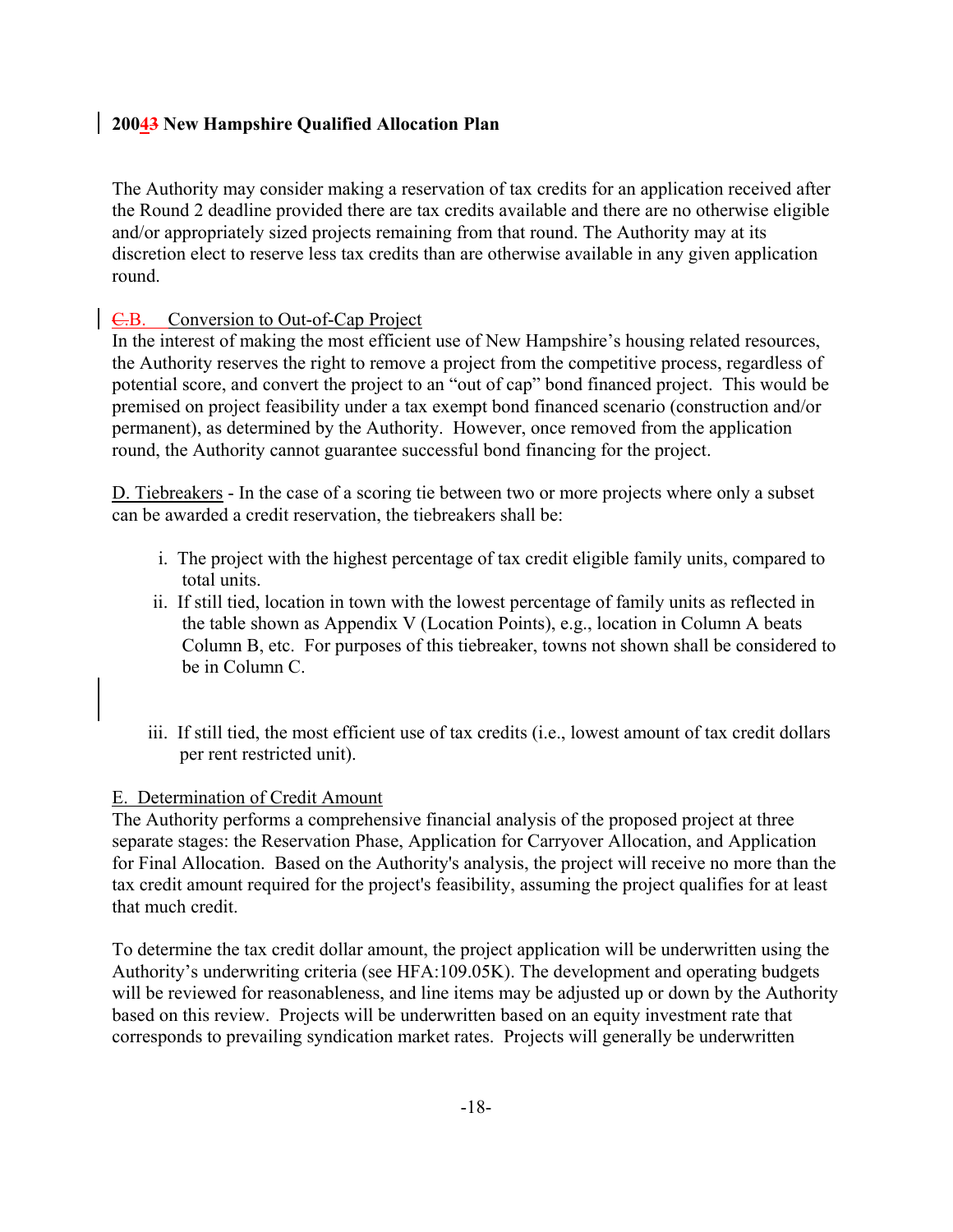assuming the maximum debt based on a debt coverage ratio (annual net operating income before debt service divided by annual debt service) of no greater than 1.2, with prevailing loan terms for commercial properties. A higher debt coverage ratio may be used in cases of small or special use projects where there is a higher than normal risk.

The amount of tax credits reserved will establish the maximum tax credit amount that can be allocated to the project without applying for additional credit. Depending on availability, the amount of the Reservation may be calculated using a tax credit rate slightly higher than the prevailing "4%" credit rate for acquisition or new construction or substantial rehabilitation costs financed with federal subsidies, or the prevailing "9%" credit rate for new building or substantial rehabilitation costs not financed with federal subsidies.

#### F. Irrevocable Election

After a Reservation is made, the sponsor may irrevocably elect to lock in the applicable percentage, provided the Authority's Binding Agreement and Irrevocable Election document is executed by the fifth day following the month in which the applicable percentage is elected. Requests for an irrevocable election must be made at least 14 days prior to this deadline. This option is available to the sponsor up until the date the Carryover Allocation Agreement is signed. After that time the rate is set at the date the project is placed in service. For tax exempt bond financed projects using "out of cap" tax credits, the Irrevocable Election must be made in the month the bonds are issued; otherwise the project must wait until the placed in service date.

# **HFA:109.07 SELECTION PROCESS AND CRITERIA**

# A. Overview

In order to meet the State of New Hampshire's housing needs and priorities, as well as make the most efficient use of the tax credits available to the state, this project selection system was

created to encourage projects that address specific objectives. These objectives are largely based on conclusions contained in the 2001-2005 Consolidated Plan for the State of New Hampshire.

. inconsistencies or missing information. Applications for Reservation meeting the general program requirements, Application Threshold Requirements listed in Appendix C, and which score competitively, will be recommended to the Authority's Multi-Family/Special Projects Committee -Board of Directors for a reservation of credits. Applications should be complete and the required supporting documentation included. Inconsistencies in the application or missing supporting documentation may reduce the project's score or cause it to be rejected. The Authority is not required to notify the applicant of

# B. General Threshold Criteria

Projects may be rejected at any time during the allocation process (from application up to completion and issuance of the IRS Form 8609) at the sole discretion of the Authority for failure to meet the General Criteria listed below: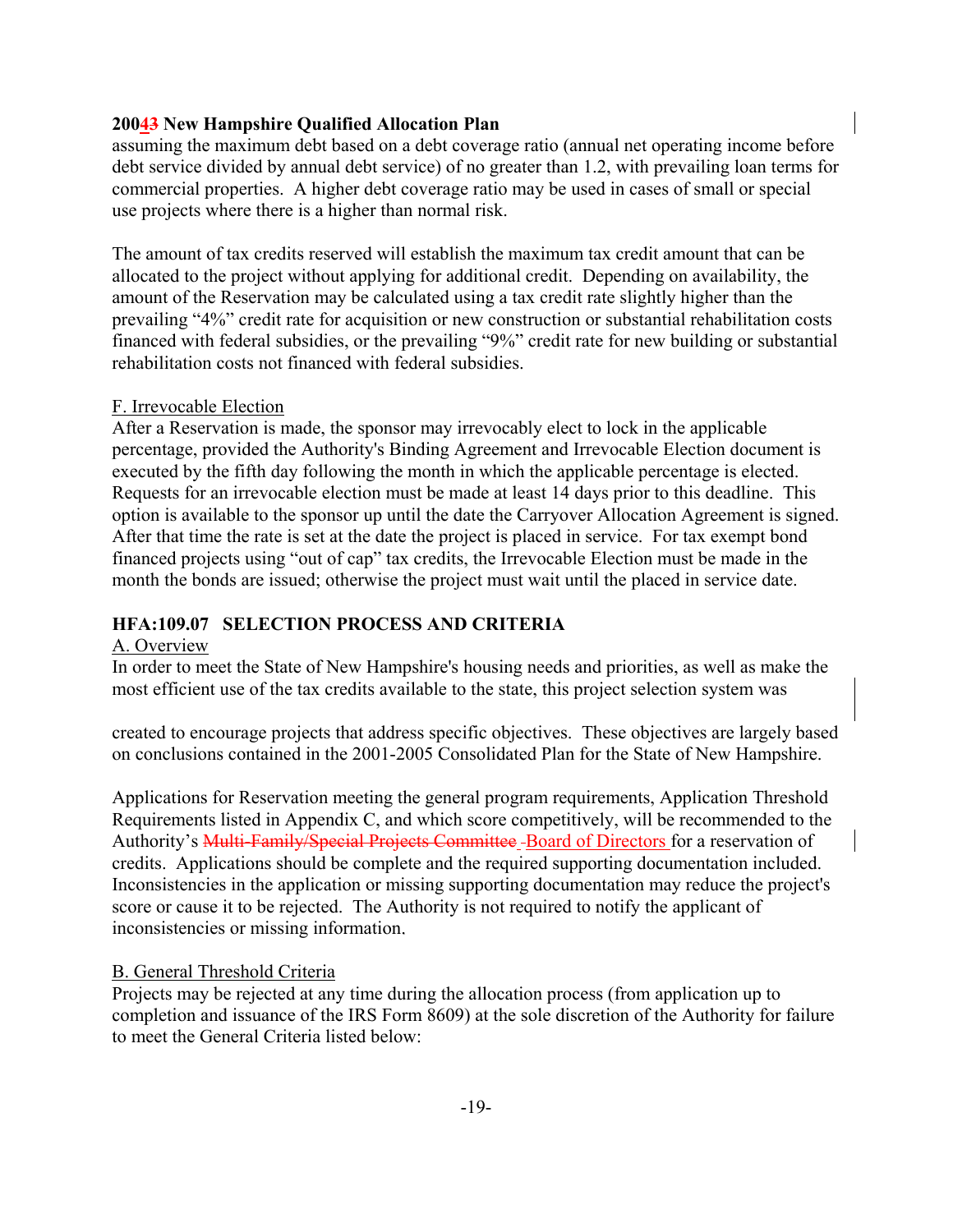\* The project location is considered infeasible or inappropriate. For example, proposed sites with severe topographical impediments that would make development abnormally expensive or risky (either from a construction/engineering perspective or from a property management perspective), or a location that is not conducive for senior or family residential use.

\* Project or housing characteristics (e.g. style, density, undue concentration of income targeting or large family units) are inappropriate for the neighborhood, do not appear to satisfy market need, or there is undocumented /unsupported market demand.

\* The project's developer or any party affiliated with the development team does not have the experience or ability to successfully complete the project or has failed to meet the objectives of the program on past proposals.

\* The project's management agent or general partner has a history of chronic noncompliance in accordance with HFA:109.16.11, has failed to meet the requirements of the Land Use Restriction Agreement for previous projects, or has any significant negative tax credit history with other state tax credit allocating agencies as documented in IRS records (see HFA: 109.05N).

\* The project's developer, management agent, or anyone affiliated with the general partner is or has been noncompliant or otherwise in default with this or any other Authority program as determined by the Authority.

\* The developer or general partner(s) has another tax credit project that has not started construction within six months from the LIHTC commitment date.

\* Development costs in total or in part, including but not limited to developer fees, intermediary costs, and syndication expenses are judged to be unreasonable.

\* The project is determined to be financially infeasible due to high costs and/or lack of adequate financing sources.

\* The Authority concludes that the project will not be able to satisfy the criteria of the Commitment Requirements (listed in Appendix D) in a timely manner. For example, serious issues need resolution, such as planning, zoning, permits or land use requirements, environmental issues, the ability of the sponsor to apply for or obtain grant or debt financing, problems with statutory requirements, etc.

Note that representations made about the project relating to factors that are used in the selection and scoring criteria may not be changed without the approval of the Authority, and will be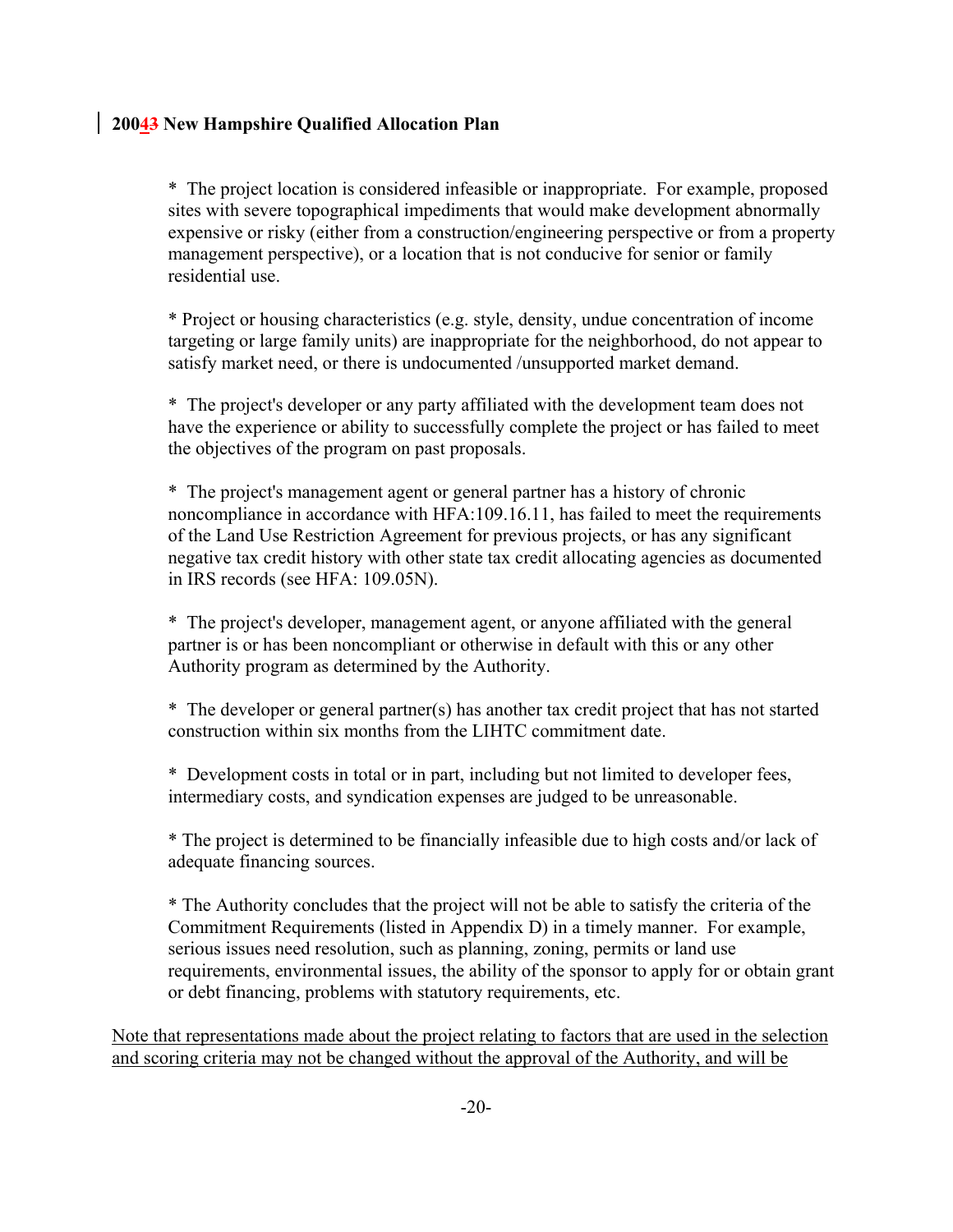enforced by the Land Use Restriction Agreement (See HFA:109.11). Tax credit reservations may be rescinded if the project changes in a way that reduces the initial score at the sole discretion of the Authority (see HFA109.08A Commitment Phase).

A change in the project ownership or the management agent from that represented in the application may subject the project to re-evaluation in accordance with the Allocation Plan. Under no circumstances will changes to the project ownership or management agent be allowed without the express written permission of the Authority.

#### C. Scoring Criteria

Each project will be scored using the criteria listed below. Provide documentation where applicable. Any supportive documentation is subject to verification and the Authority may require additional information as a condition of awarding points. The Authority may reject any documentation deemed to be insufficient, unsupported, or inadequate for the particular scoring criteria.

Note for the "family units" definition in categories 1 (Project Impact) and 6 (Location), more than 70% of the units must have 2 or more bedrooms, and there can be no "senior housing" designation.

#### 1. **Project Impact**

Applicant can score points in only one section in this category:

- a. 60% net new units (family and other non-senior) in existing downtown or urban locations, infill sites and/or adaptive reuse projects 25 points
- b. 60% net new units (family and other non-senior) 20 points
- c. 60% net new units (senior) in existing downtown or urban locations, infill sites, and/or adaptive reuse projects 15 points
- d. 60% net new units (senior) 10 points
- e. New construction and/or substantial rehabilitation with construction costs equal to or exceeding 50% of total development cost (including contingency, but not including the cost of land) 5 points
- f. Other projects 0 points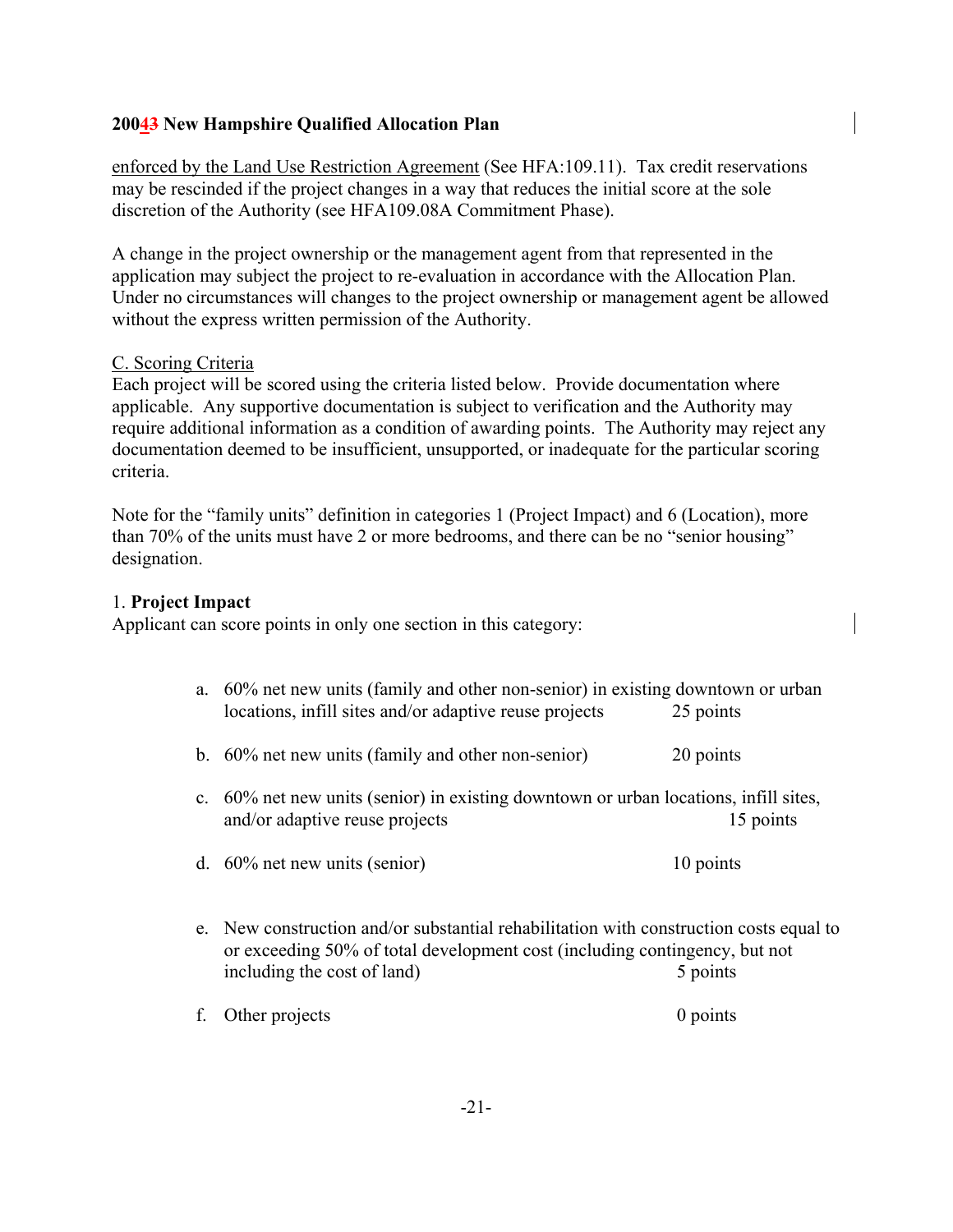# 2. **Family Units**

An applicant can score points in either section in this category: a and/or b.

a. Family projects with greater than or equal to 70% of the units having 2 or more bedrooms. 10 points

b. Family projects with 20-49% of the units having 3 bedroom units.

10 points or

Family projects with 50% or more of the units having 3 or more bedrooms. 15 points

# 3. **Income Targeting**

An applicant can score points in only one section in this category: a or b.

a. Greater than 20% but less than or equal to 50% of the total number of units reserved for very low income  $(\leq 50\% MAI)$  5 points

or

b. Greater than 50% of the total number of units reserved for very low income  $(\leq 50\%$ MAI). 10 points

# **4. Service Enriched Housing**

Applicants can secure funding in only one section in this category. To receive points, services

must be actively linked to the project, not simply provided to the community at-large and the applicant must submit documentation at application, including a service plan, commitment of financial support<sup>13</sup>, letters of intent to partner/contract from service providers (when services are to be contracted), a marketing plan describing outreach to potential tenants to whom the services are targeted, a description of how the services will be managed and by whom, and other such items as defined and required in Appendix M.

Projects receiving scores in this section must continue in this use for the full compliance period,

which will be enforced through the Land Use Restriction Agreement. Projects can score in only one section.

a. Service Enriched Housing Level IV –Substantial level and range of services are integrated into the housing to support tenant needs. A minimum of 50% of the tenants selected for occupancy will be people/families who are identified as needing the services being provided. 7 points

<span id="page-27-0"></span><sup>&</sup>lt;sup>13</sup> Commitment can be from sponsor or third party service agreement.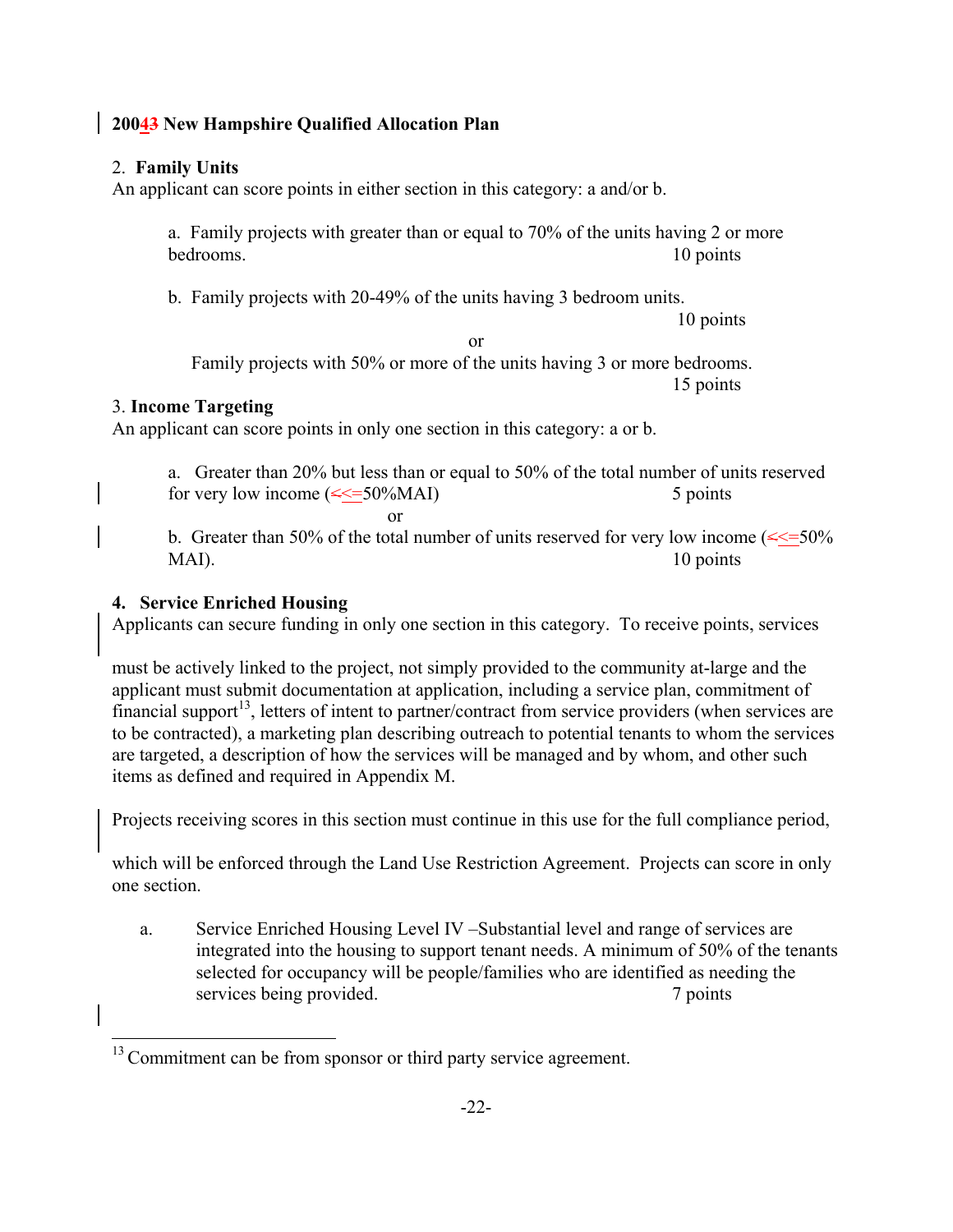#### project will score zero. See Appendix V for the community lists. Projects located in:

| Family and other non-senior projects:                        |           |
|--------------------------------------------------------------|-----------|
| Communities with $\leq$ 15% rental housing units             | 10 points |
| Communities with $>=15\%$ up to 25% rental housing           | 5 points  |
| Communities with less than 700 total housing units           | 3 points  |
| Senior projects:<br>Any senior project anywhere in the state | 0 points  |

#### 7. **Neighborhood or Community Improvement**

Applications can secure up to 10 points in this category (a, b, and c).

a. Points may be awarded for projects which are located in formally designated community revitalization areas, such as HUD Enterprise Zones, Main Street programs, designated blighted areas, or otherwise targeted areas. The minimum size improvement zone for this scoring category is generally a 1 block area. The formal designation must come from an official act by a government agency, such as a City Council or Town Board.

5 points

 $\epsilon$ . b. Points will be awarded for projects approved for points in 7a which are also in OCT's.

-23-

3 points

b. Single Room Occupancy (SRO) /Homeless - Single room occupancy (SRO) units,

homeless shelters, transitional housing, etc. Project must have a design and service package which addresses the needs of the homeless or transitional clientele.

15 points

5. **Public Housing Waiting Lists**  Projects that can demonstrably provide housing to persons on waiting lists for public housing will be eligible for points in this category. To meet this requirement the local public housing authority must be the managing co-general partner or the management agent.

Scoring for location is by the community in which the project is located. The ranking is based on U.S. Census data regarding the number of rental housing units compared to the number of total housing units. Family and other non-senior projects must score in category 1 (Project Impact) under 1a, 1b or 1e in order to be scored higher than zero in this category. Any senior

3 points

#### 6. **Location**

# **20043 New Hampshire Qualified Allocation Plan**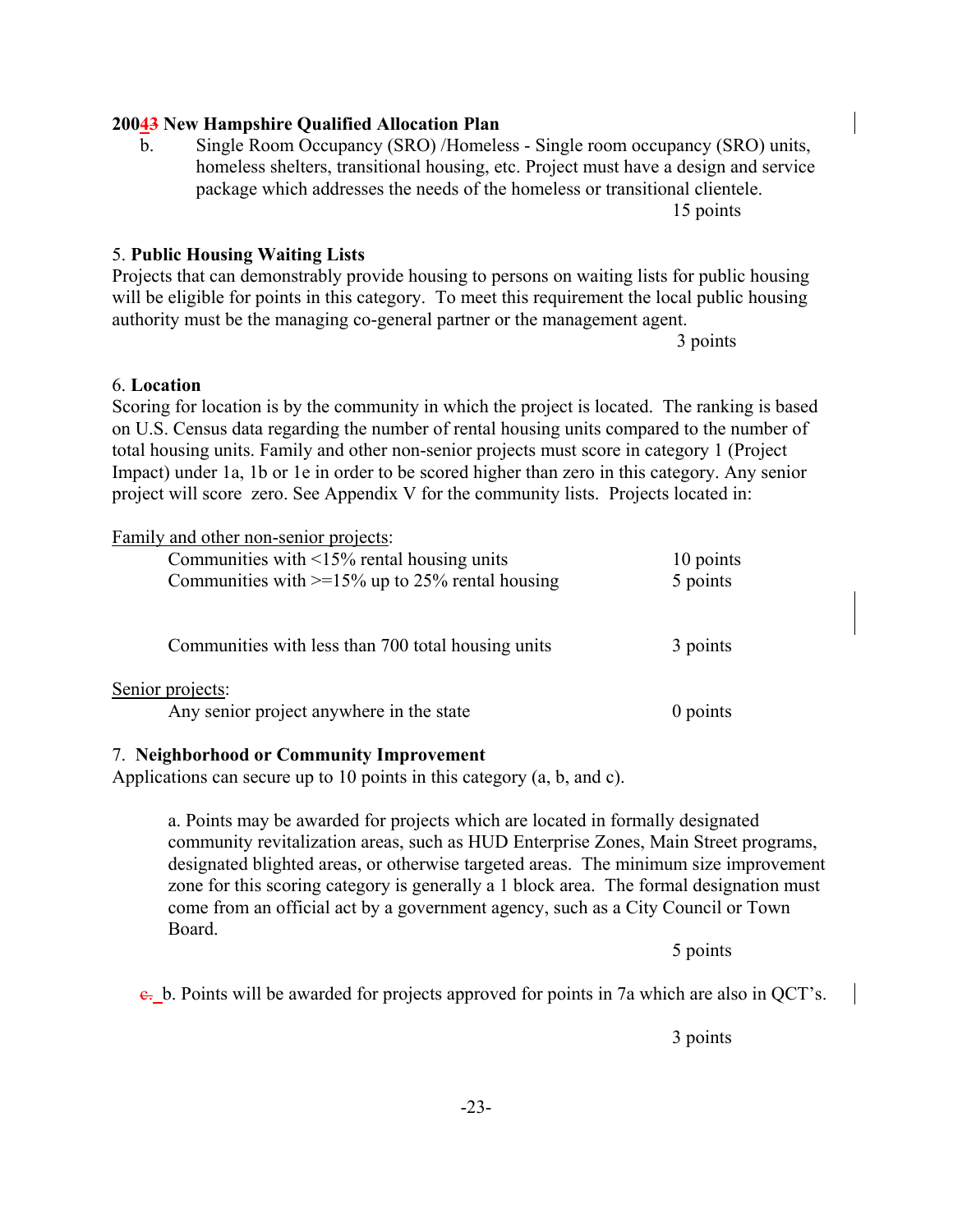c. Points will be awarded for projects approved for points in 7a which preserve and renovate existing housing. 2 points

#### 8. **Advanced Projects**

Additional points may be awarded at the discretion of the Authority for advanced progress of the development, as per the following schedule:

| Site Control or                                                      | 1 point                 |
|----------------------------------------------------------------------|-------------------------|
| Partial Ownership                                                    | 2 points                |
| Site Ownership                                                       | 3 points                |
| Phase I Environmental completed <sup>14</sup>                        | 2 points                |
| Market Study completed - must be commissioned by the Authority       |                         |
|                                                                      | 2 points                |
| Grant/Soft Loan Commitment <sup>15</sup> (significant dollar amount) | 3 points                |
| <b>Preliminary Plans OR</b>                                          | 1 point                 |
|                                                                      |                         |
| Comprehensive Plans and Specs                                        | 3 points                |
| Appropriate zoning with no variances or special exceptions           |                         |
| needed                                                               | 3 points                |
| All necessary local, state and federal permits in hand               |                         |
| except local building permit – family projects only -                |                         |
| Project must also secure points under scoring                        |                         |
| Categories $#2$ and $#9$                                             | 10 points               |
| Maximum for Category                                                 | $\frac{1269}{2}$ points |

#### **9. Conceptual Plan Submission**

Submission of satisfactory conceptual plans to Authority 60 days prior to deadline (see HFA:109.05E - Conceptual Level Submittal for detail) 10 points

#### 910. **Project Grants and Assistance**

An applicant can score points in either of the two sections in this category: a and/or b.

a. Family projects which have a new rental assistance subsidy for at least 90% of the units, for at least 15 years. Authority project based Section 8 units are not eligible.  $\frac{1510}{2}$  points

or

<span id="page-29-0"></span><sup>&</sup>lt;sup>14</sup> See also HFA:109.05L. The Phase I Environmental Assessment is an Authority LIHTC requirement, but may be contracted by the sponsor directly if no other Authority financing is being requested. If other Authority financing is being requested, the study may need to be contracted for directly by the Authority. Please contact Authority staff if you have any questions.

<span id="page-29-1"></span><sup>&</sup>lt;sup>15</sup> This category can include commitments of Authority funds.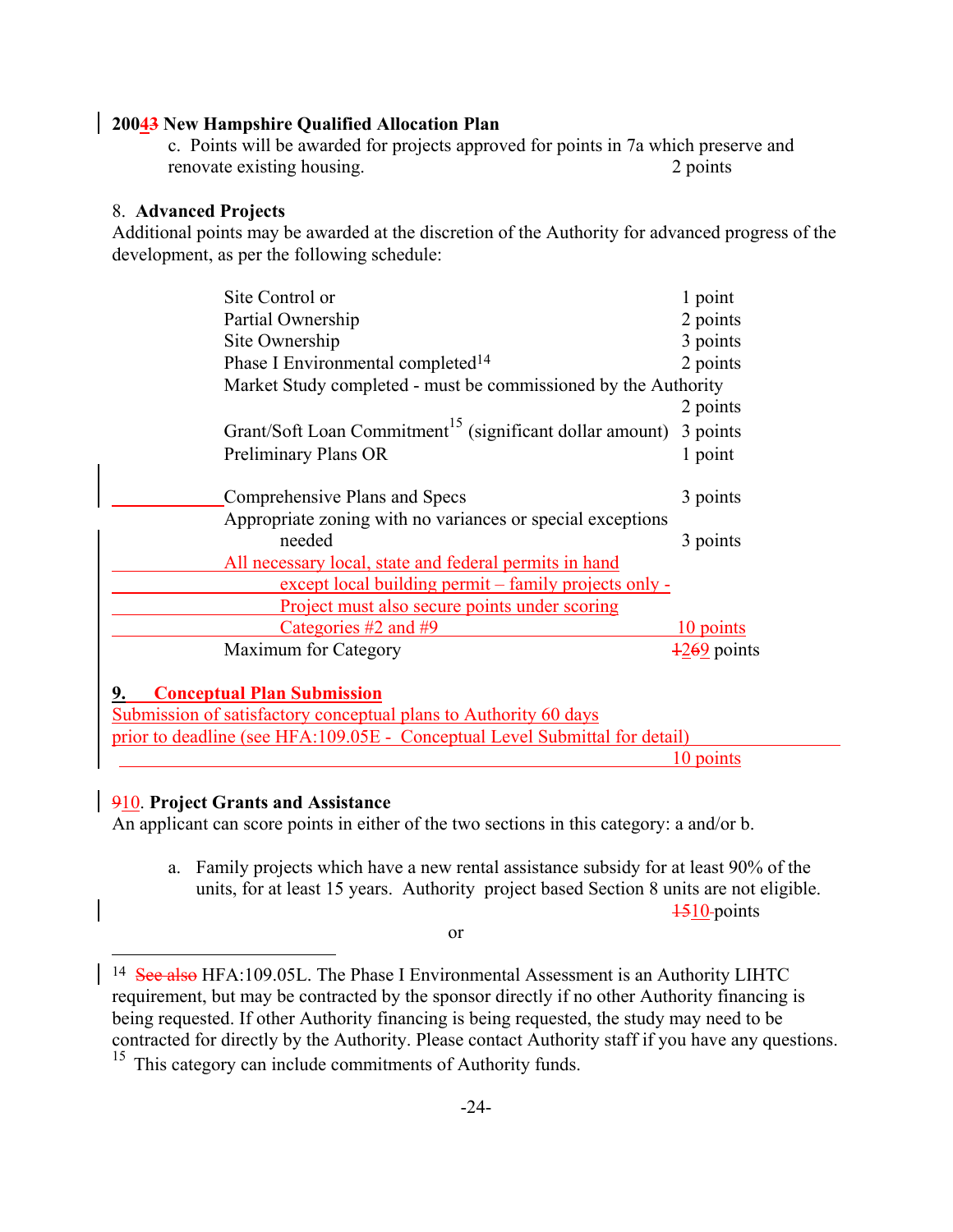Family projects which have a significant rental assistance subsidy for 25% of the units, for a minimum of 5 years. Authority or local PHA project based Section 8 units are eligible. 10 points

b. Projects which have a contribution of a significant amount of CDBG, Neighborhood Housing Services or other subsidized loans or grants, including the Federal Home

Loan Bank Affordable Housing Program (AHP), at a rate below the Applicable Federal Rate (AFR) and/or are non-amortizing. Authority administered funds are not eligible for this point category. 5 points

c. Projects that score in 9b (above) which also apply at least 25% of those funds (i.e., funds referenced in 9b) toward replacing Authority funding sources (i.e., 25% of outside funding sources are being applied below the Authority's per unit cost standards at HFA:109.05G). 5 points 5 points

#### 110. **Long Term Affordability**

An applicant can score points for either a and/or b.

a. Developer commits to a minimum 10 year extension beyond the 30 year requirements for tax credit level rents and incomes. This additional commitment would be written into the LURA. 5 points

**b.** Project proposal has a specific and credible plan (including funds for organization of the tenants and professional representation) to establish tenant ownership of the project (or all of the individual units) after the initial 15 year compliance period.

2 points

#### 121. **Participation of Local Tax-Exempt Organizations**

New Hampshire nonprofit corporation (or wholly owned subsidiary) or a local housing authority is project sponsor and sole general partner. 5 points

#### 132. **Local Support**

Project is supported by local elected public officials, local housing authority, local community development organizations, with written documentation. Scoring correlates with the perceived level of local support. 0 to 5 points

#### 143. **Management Experience**

To receive points for this category, the management agent must complete and submit the Management Questionnaire (Appendix G of the application). In addition, the developer must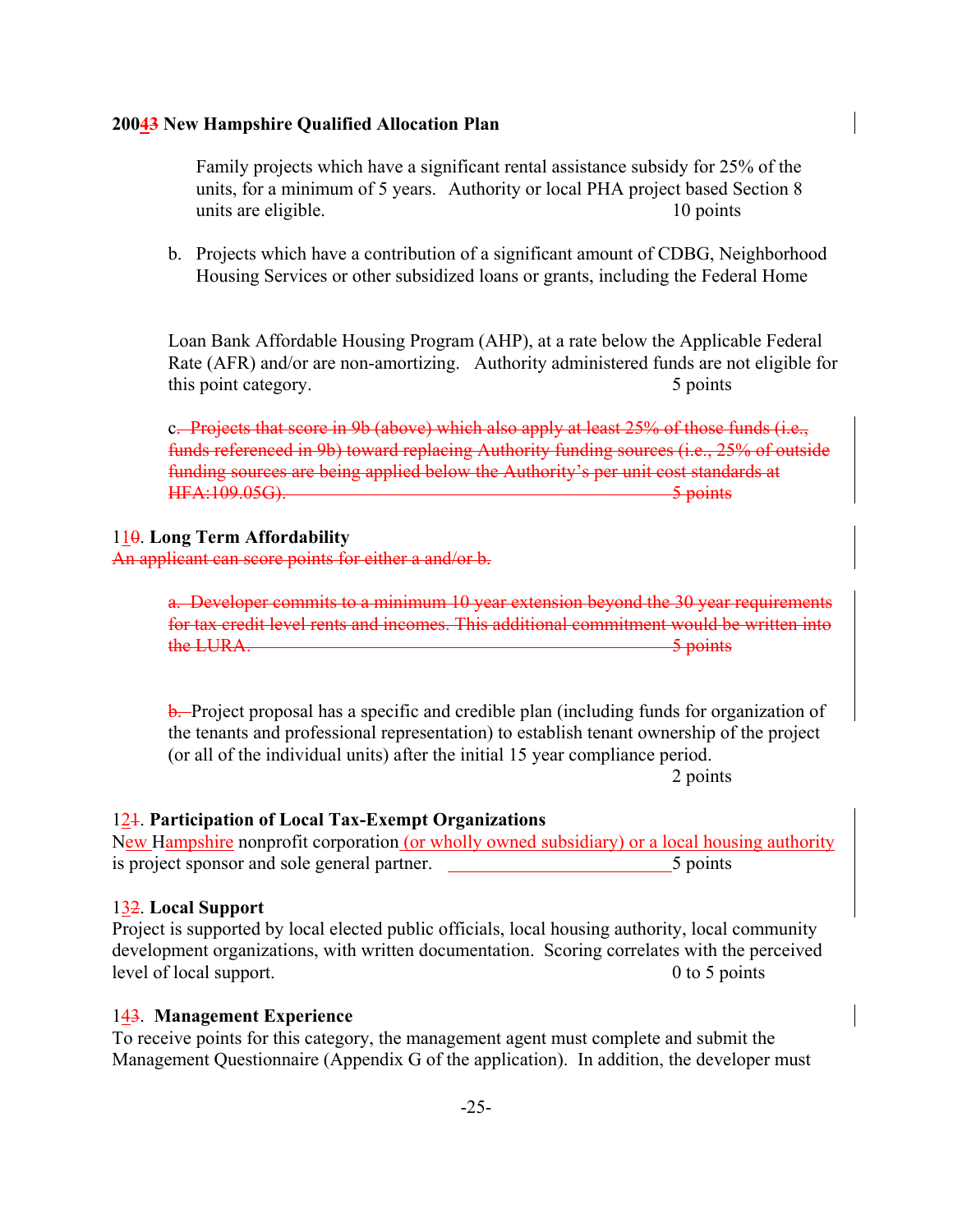have an executed agreement from the management agent, to be included in the application. Applicant can score points for either a or b.

a. Developer's management agent has demonstrated experience defined as having managed a tax credit property which has had at least one compliance monitoring review, has met the Annual Training requirements and does not have a history of non-compliance (see HFA:109.16). 10 points

or

b. Developer's management agent meets the experience requirements as defined in the Management Questionnaire. 8 points

#### 154. **Developer Experience With the Authority**

The developer or any individual that is part of the development team:

\* has any outstanding obligations (including compliance fees) on any Authority financed or tax credit project owed to the Authority of more than 30 days in arrears;

\* is involved in or has had other tax credit projects which have significant noncompliance issues(as defined by HFA:109:16.11);

\* the project's developer, management agent, or anyone affiliated with the general partner is or has been noncompliant or otherwise in default with this or any other Authority program as determined by the Authority;

\* has been awarded credits in the past that were subsequently returned or otherwise unused (unless with good cause).

Such determination will be made by the Authority in its sole discretion.

Minus 1 to Minus 20 points

# **HFA:109.08 POST RESERVATION PROCESSING**

A. Commitment Phase

Within **120** days of notification of a Reservation of tax credits, or 30 days preceding the Allocation Phase deadline, whichever is sooner, the Applicant must complete all requirements listed in Appendix D, **Commitment Phase Requirements**.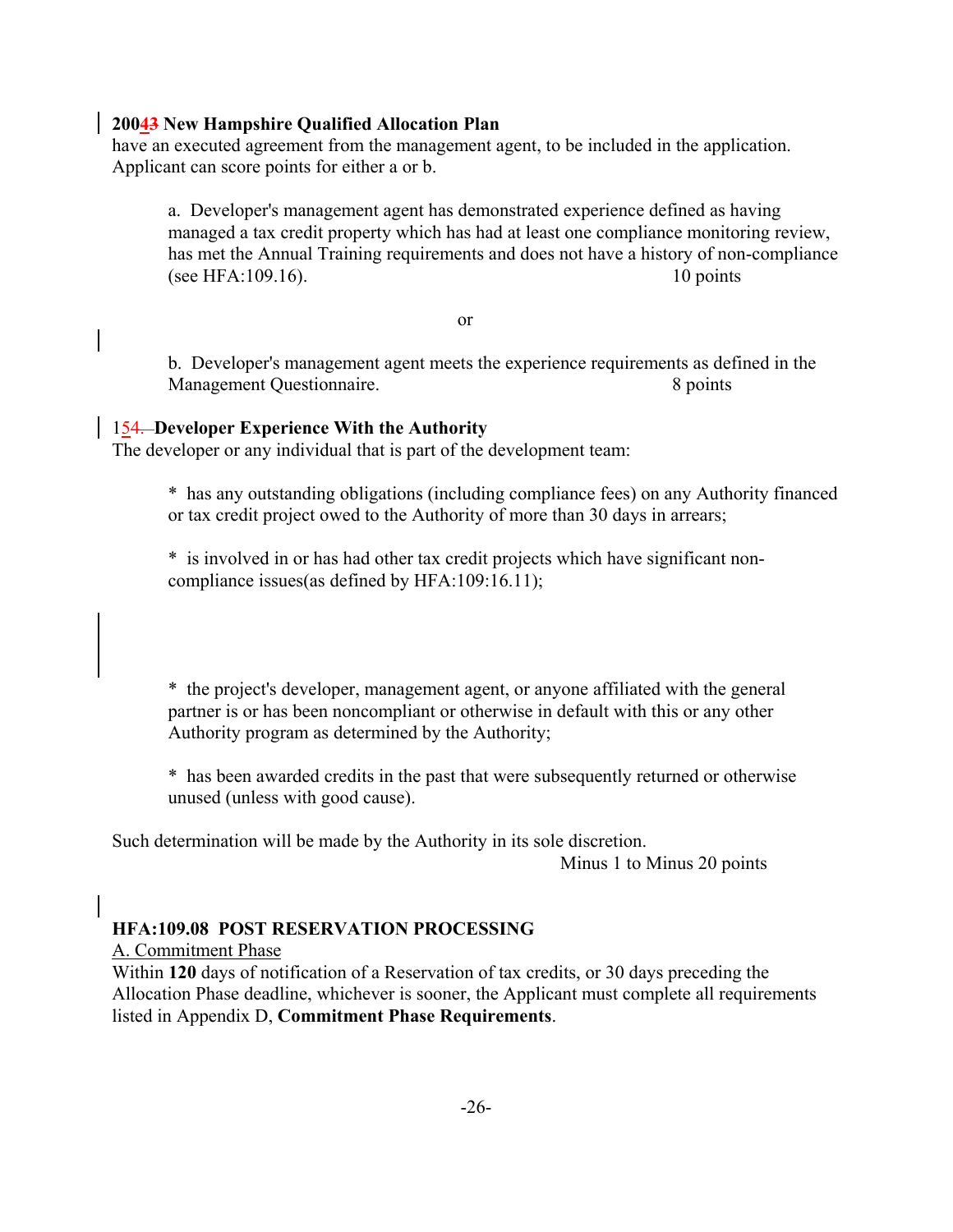The Authority may require additional information from third parties for this Phase, such as a market study or appraisal.<sup>[16](#page-32-0)</sup> Any third-party reports required by the Authority must generally be contracted by the Authority directly. Contractors for appraisals and market studies are chosen through a selective bid to pre-qualified contractors. The Authority will request payment from the Applicant prior to the bid being awarded. Prompt payment is required and failure to do so may jeopardize successful completion by the deadline for Commitment Phase requirements.

Projects that meet the requirements of the Commitment Phase will be eligible to apply for an allocation of tax credits. Commitment Phase requirement extensions will be granted at the sole discretion of the Authority. Project reconfigurations which result in reductions in project scoring are not permitted without the express written permission of the Authority. The tax credit Reservation may be rescinded at the sole discretion of the Authority for not meeting the Commitment Phase Requirements, or if the project scoring has been reduced.

Once a project has met the Commitment Phase requirements, a Land Use Restriction Agreement (LURA) will be prepared. The Applicant must provide proof that the signed document has been recorded at the County Registry of Deeds, and evidence that the LURA has precedence in the Land Records over any permanent financing or other liens (e.g. via title update) prior to receiving a Carryover or Final Allocation.

#### B. Allocation Phase

The **Allocation Phase** may consist of two parts, depending on when the project is placed in service. Projects not placed in service by the end of the calendar year in which the tax credits were reserved, must complete an Application for a Carryover Allocation and the requirements listed in Appendix E, Carryover Allocation Requirements by October 31<sup>st</sup> for first round reservations, and December  $1<sup>st</sup>$  for second round (or later) reservations. Projects that satisfactorily complete the Carryover Allocation Requirements will be eligible to be issued a Carryover Allocation Agreement. Projects that receive a Carryover Allocation must be placed in service by the end of the second calendar year following the year of the Carryover Allocation.

<span id="page-32-0"></span><sup>16</sup> See also HFA:109.05L Professional Reports: Appraisal, Phase I, Market Study. For projects placed in service by the end of the calendar year in which the tax credits were reserved or in which a Carryover Allocation was received in a previous year, the Applicant must complete an Application for Final Allocation with the required documentation listed in Appendix F, **Final Allocation Requirements** within 90 days of the placed in service date or December 1, whichever is earlier. Projects that satisfactorily complete the Final Allocation Requirements will be eligible to be issued the IRS Form 8609. Any Applicant with a tax credit Reservation that does not submit an Application for Carryover Allocation or Final Allocation by the appropriate date may lose its tax credit Reservation, at the sole discretion of the Authority.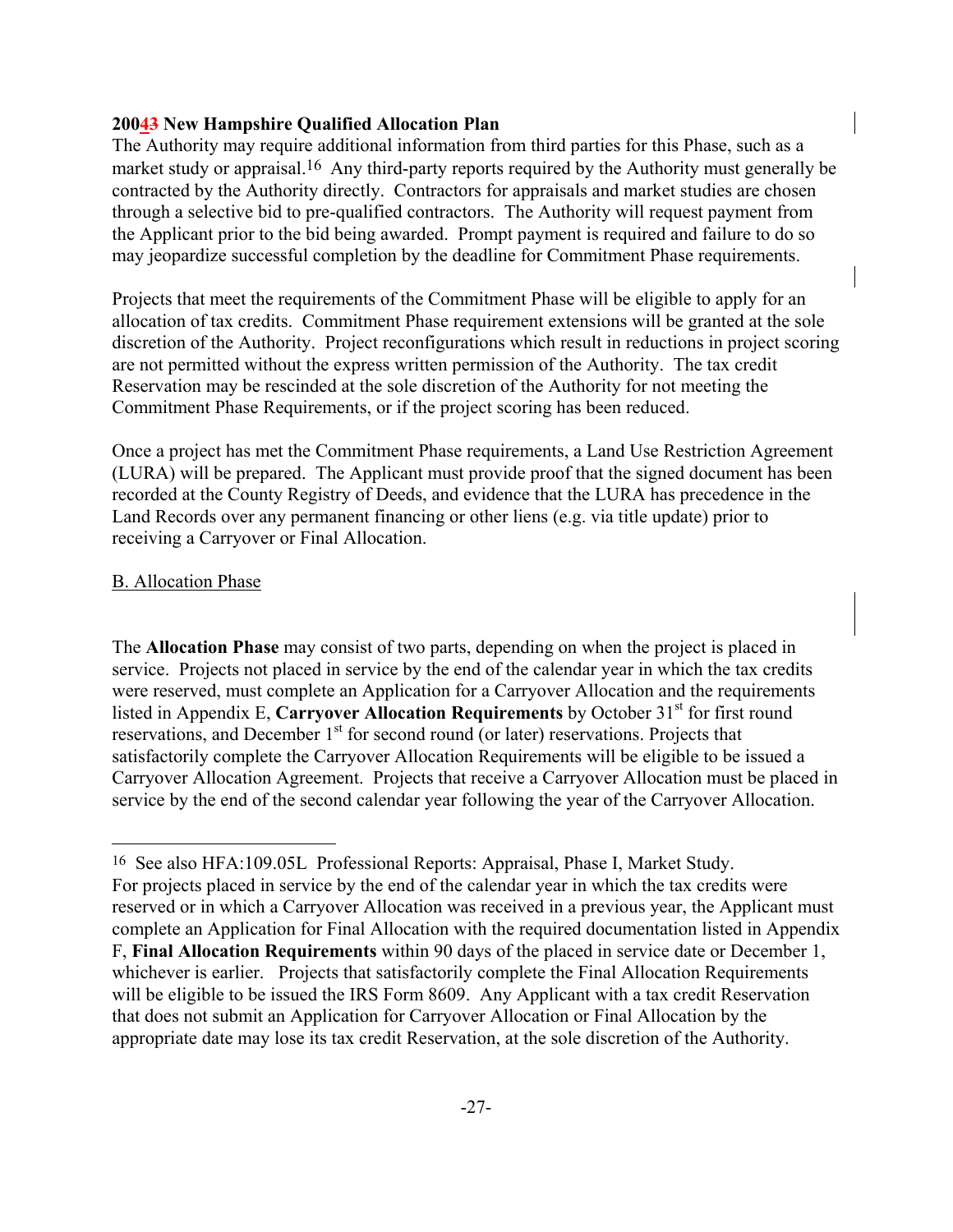At the time of application for allocation, the Applicant may make an election to establish the Gross Rent Floor. This election sets the minimum rents for the entire compliance period. Please see Appendix L for further explanation.

#### **HFA:109.09 PROJECTS FINANCED BY TAX-EXEMPT BONDS**

Projects financed with tax-exempt bonds may apply for "out-of-cap" tax credits apart from the state's annual tax credit ceiling and application/scoring process. In order to qualify, 50% of the eligible eligible project basis must be financed with tax exempt bond proceeds. "Out-of-cap" project applicants must meet two general requirements in order to receive tax credits.

\* The project must satisfy the requirements for allocation in accordance with the QAP, including the threshold requirements (HFA:109.07B).

\* The issuer of the tax-exempt bonds must make a formal determination that the amount of tax credits allocated is no more than necessary to make the project feasible.

Carryover Allocations are not required for projects financed with tax-exempt bonds. The Authority issues a "Determination Letter" stating the estimated amount of tax credits that the project is eligible for just prior to the bond closing transaction, assuming all other LIHTC program requirements have been or will be met.

Fees for tax exempt bond tax credits will be 7% of the anticipated tax credit dollar amount (regardless of sponsor type), with 2% payable prior to issuance of the Determination Letter, and 5% payable at application for IRS Form 8609. These fees are non-refundable.

Tax exempt bond funded projects must also pay the one-time compliance monitoring fee of \$500 per LIHTC unit prior to issuance of the IRS Form 8609. Tax exempt bond properties will be monitored for compliance (and pay any annual compliance monitoring fees) in the same manner as all other "in cap" LIHTC projects (see HFA:109.16).

# **HFA:109.10 PROJECTS FINANCED BY RURAL DEVELOPMENT (RD)**

Projects financed by Rural Development (RD, formerly the Farmers Home Administration, or FmHA) through the FmHA 515 program may have separate cost certification requirements imposed by the RD. Information regarding the project, including cost certifications, is shared in accordance with a signed Memorandum of Understanding between the RD and the Authority.

# **HFA:109.11 LAND USE RESTRICTION AGREEMENT**

Prior to issuance of the Carryover Allocation or at Final Allocation, whichever is earlier, the owner of the tax credit project must execute and record the Land Use Restriction Agreement (LURA). The LURA will be prepared by the Authority and may be modified periodically.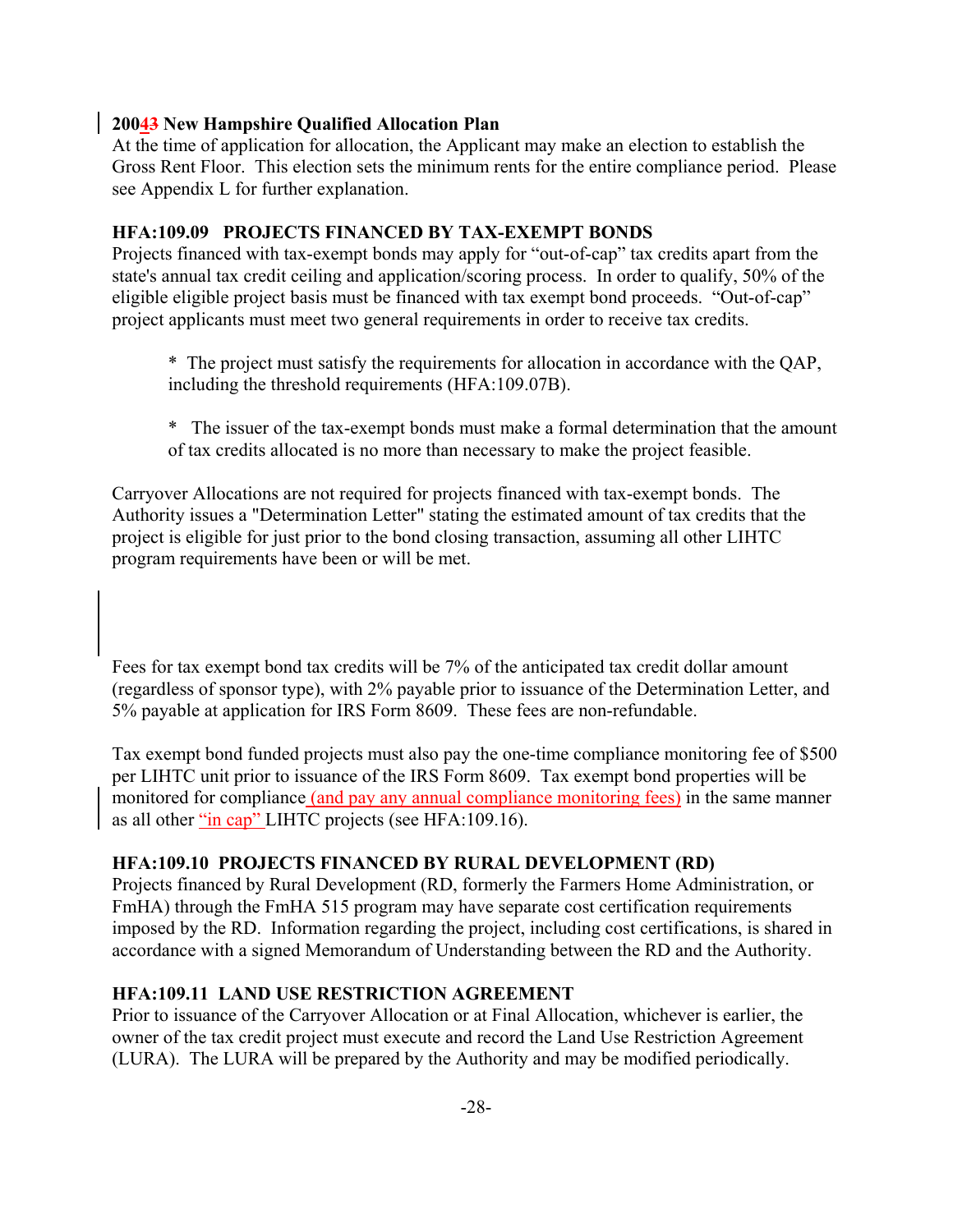Please contact the Authority if you do not have a prepared document at least 14 days prior to the deadline for Carryover or Final Allocation.

The LURA, at a minimum, will require conditions wherein the owner and the project must continually comply with IRC 42 and other applicable sections of the Internal Revenue Code of 1986, as amended, and the Treasury Regulations thereunder or under the Internal Revenue Code of 1954 as in effect on the date of enactment of the Code. The LURA shall remain in effect for the 30 year compliance period. Please consult IRC 42 or a tax specialist for more information.

The responsibility for complying with the requirements of the LURA, as well as complying with all other applicable requirements, rests solely with the owner of the project. Compliance with special election provisions represented in the initial application for tax credits, especially

provisions used as Scoring Criteria, will be included in the LURA and will be monitored on an annual basis. Owners who fail to maintain compliance with any provision of the LURA will be reported to the IRS by the Authority using the IRS Form 8823. In addition, the Authority reserves the right to replace the management company for chronic noncompliance as defined in HFA:109.16.10, including but not limited to an IRS 8823 filed three consecutive years for the management agent's direct failure to adhere to serious non-compliance with IRC 42 and/or failure to adhere to NHHFA's recommendation for correction or improvement.

#### **HFA:109.12 APPEAL PROCESS**

Applicants may appeal the Authority's decision, solely with regard to their application, in any area covered by these program rules. Applicants must submit a written request for an appeal within 10 business days of notification that tax credits will not be awarded. Within another 10 business days the appellant must provide a copy of any written materials relevant to the appeal which are to be presented, if any, stating the specific reasons for the appeal, related evidence and the requested remedy. A hearing will be scheduled within 45 days of the initial appeal request by the Authority's Multi-Family/Special Projects CommitteeMulti-Family Housing Committee, which has the authority to render a final-decision on the appeal subject to affirmation by the full Board. The Multi-Family/Special Projects CommitteeMulti-Family Housing Committee may hear appeals that request waiver of program rules and make recommendations to the full Board for subsequent action on such rule waivers (pursuant to HFA:109.13).

# **HFA:109.13 WAIVER AUTHORITY**

The Authority reserves the right to waive each and any of these Program Rules (HFA:109) within the constraints of Section 42 and related federal rules and regulations. Upon a finding of good cause, these waivers may be granted on a case-by-case basis at the discretion of the Authority's Board of Directors.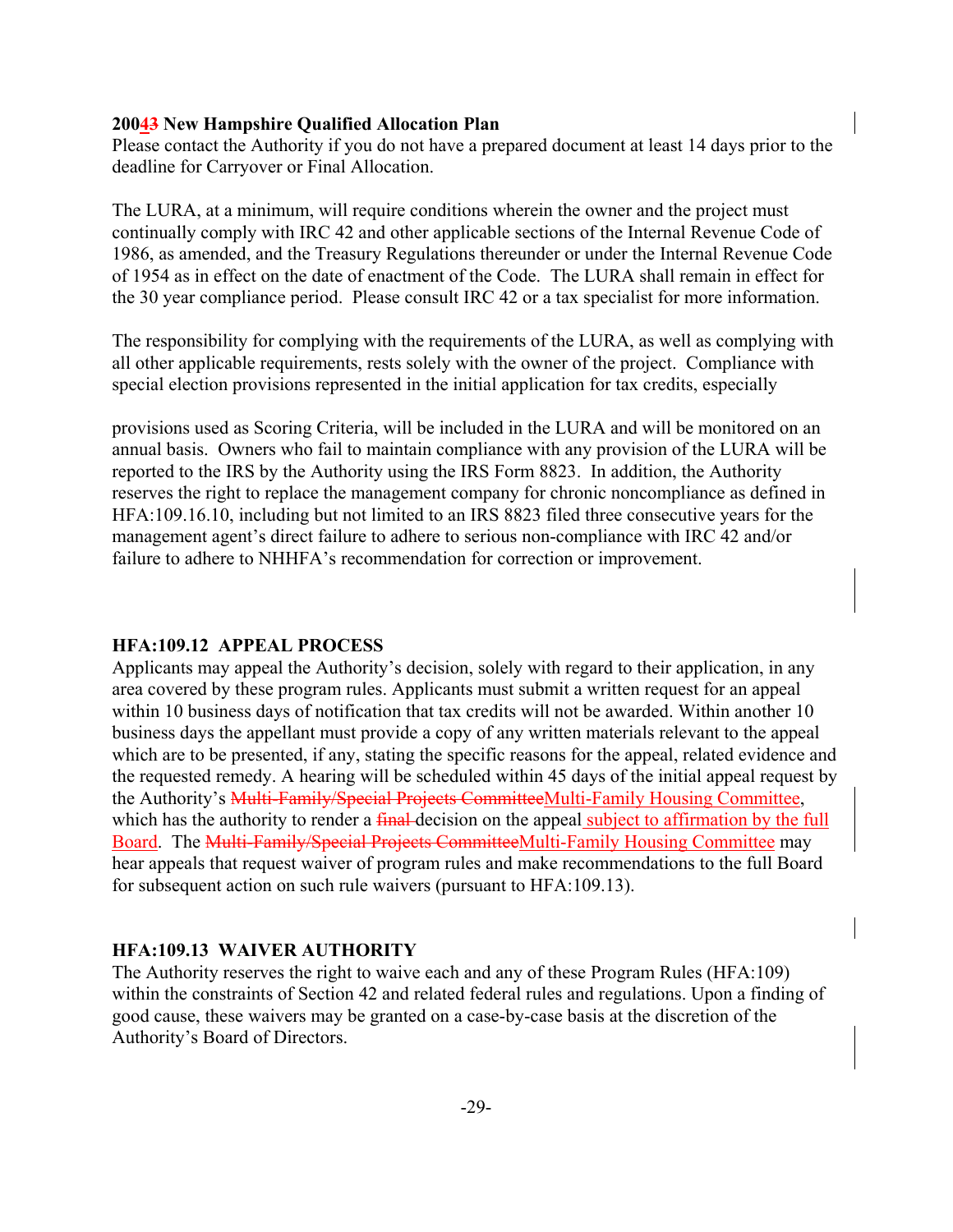# **20043 New Hampshire Qualified Allocation Plan HFA:109.14 PUBLIC RECORDS**

Applicants should be aware that any information submitted as part of an LIHTC application will likely be considered public information under the New Hampshire Public Records law as soon as a reservation decision has been made by the Authority.

# **HFA:109.15 QAP TECHNICAL CLARIFICATIONS AND AMENDMENT**

The Authority is charged with allocating no more tax credits to any given project than are required to make the project economically feasible. **This decision is made solely at the discretion of the Authority, but does not represent or warrant to any applicant, developer, partner, investor, lender or others that the project is feasible or risk free.** 

The Authority's review of documents in connection with this QAP is for its own purposes. The Authority makes no representations to the applicant or anyone else as to compliance with the Internal Revenue Code, Treasury regulations, or any other laws or regulations governing the LIHTC program.

No member, officer, agent, or employee of the Authority shall be personally liable concerning any matters arising out of, or in relation to, the allocation of tax credits or associated compliance monitoring.

The Authority reserves the right to modify the QAP periodically as the Authority shall determine in its discretion, with the advice and consent of the Governor. The Authority may make technical clarifications (e.g. to correct typographic errors, inconsistencies etc.) or revisions to comply with changes in federal law regarding the LIHTC program at its sole discretion.

# **HFA:109.16 COMPLIANCE MONITORING**

The 1990 Omnibus Reconciliation Act requires tax credit allocating agencies to monitor project compliance with Low Income Housing Tax Credit regulations. This requirement became effective January 1, 1992 and applies to all projects which have received a tax credit allocation since the inception of the tax credit program.

Specifically, IRC 42 requires the tax credit allocating agency to monitor compliance with the tax credit program on a project by project basis. The Authority may contract with a private vendor to act as its agent in monitoring the tax credit program. The Authority's compliance monitoring responsibilities begin at the time the first building is placed in service. The procedures the Authority will follow in conducting compliance monitoring of tax credit projects in New Hampshire are set forth in the LIHTC Compliance Manual. The Authority or its agent will notify owners of projects scheduled for review and will examine record keeping and record retention provisions in accordance with the following Compliance Monitoring Procedures.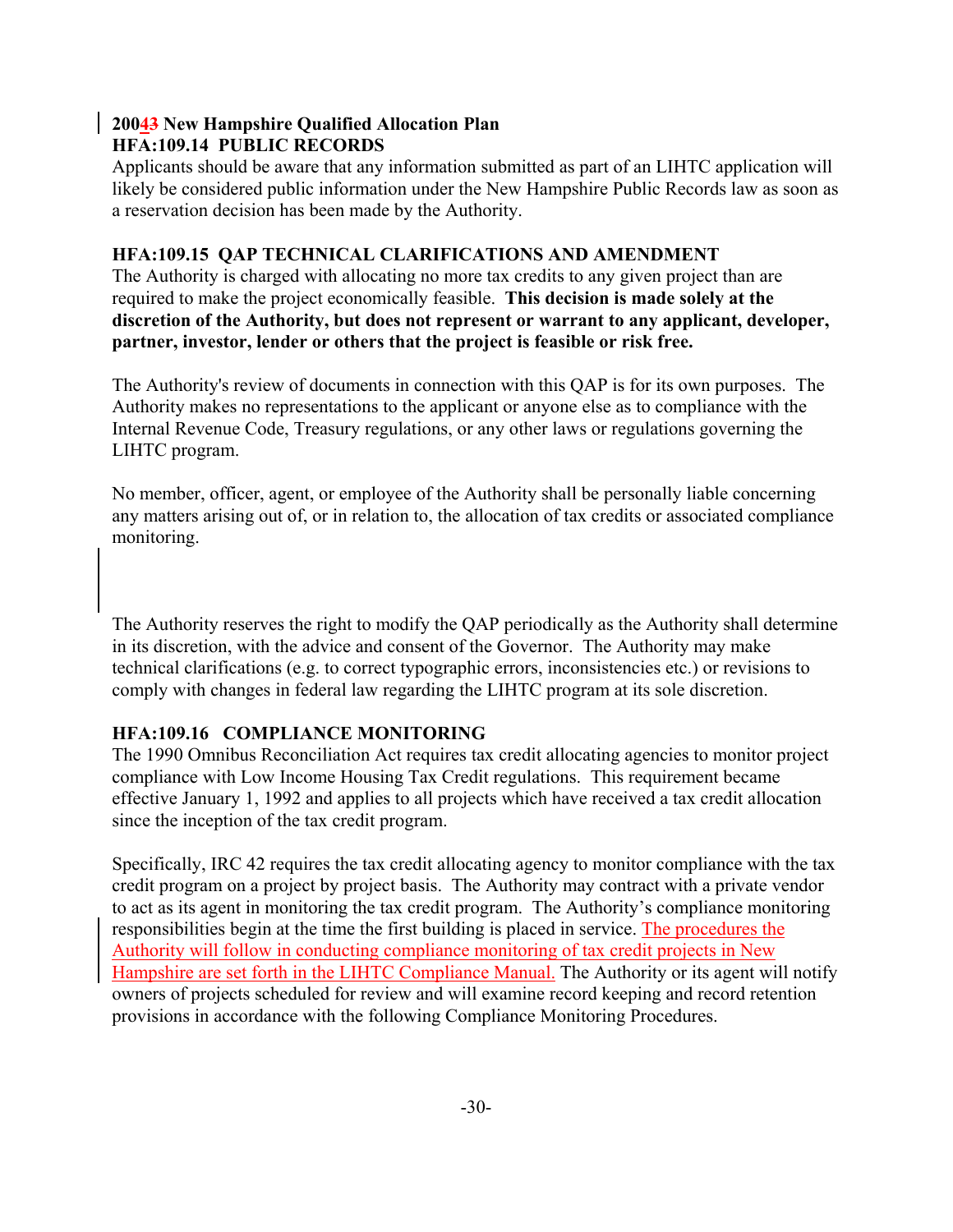The following is a description of the procedures the Authority will follow in conducting compliance monitoring of tax credit projects in New Hampshire:

Record Keeping and Record Retention - Project owners are required to retain the following records for each building in a project for a minimum of 6 years after the due date (with extensions) for filing the federal income tax return for that year. Records for the first year of the credit period must be retained for at least 6 years beyond the due date for filing the federal income tax return for the last year of the compliance period of the building.

a. The total number of residential rental units in the building (including the number of bedrooms and the size in square feet of each residential rental unit);

b. The percentage of residential rental units in the building that are low income units;

c. The rent charged on each residential rental unit in the building (including any utility allowances);

d. The number of occupants in each low income unit, but only if rent is determined by the number of occupants in each unit under section  $42(g)(2)$  of the Internal Revenue Code (as in effect before the amendments made by the Revenue Reconciliation Act of 1989);

e. The low income unit vacancies in the building and information that shows when, and to whom, the next available units were rented;

f. The annual income certification of each low income tenant per unit (Appendix Q);

g. Documentation to support each low income tenant's income certification (for example, a copy of the tenant's federal income tax return, Forms W-2, or verifications of income from third parties such as employers or state agencies paying unemployment compensation). In the case of a tenant receiving Housing Assistance Payments under Section 8, the documentation requirement of this paragraph  $(g)$  is satisfied if the public housing authority provides a statement to the building owner declaring that the tenant's income does not exceed the applicable income limits under section  $42(g)$  of the Internal Revenue Code (see Appendix Q for format);

h. The eligible basis and qualified basis of the building at the end of the first year of the credit period; and

i. The character and use of the non-residential portion of the building included in the building's eligible basis under section 42(d) of the Internal Revenue Code (e.g., tenant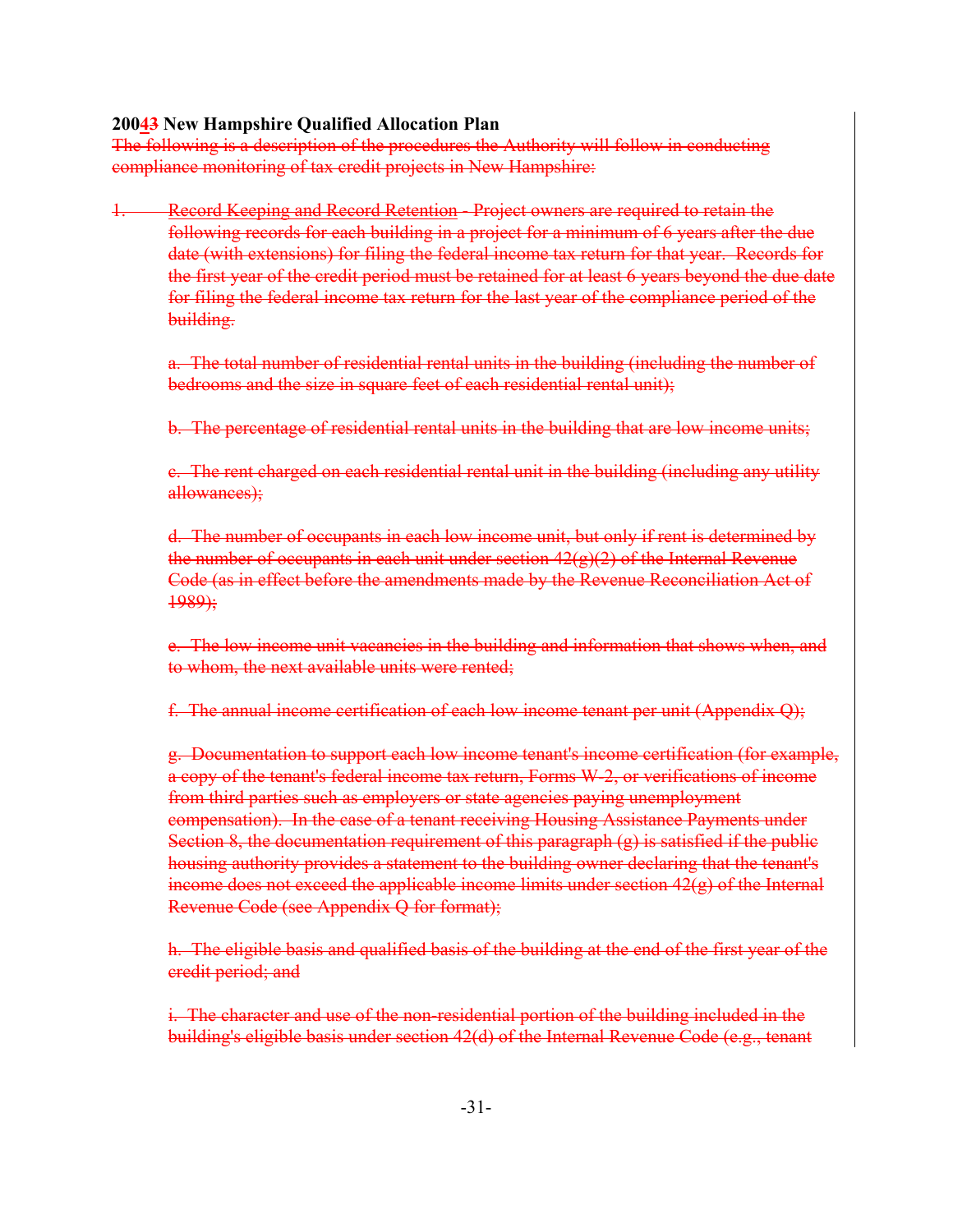facilities that are available on a comparable basis to all tenants and for which no separate fee is charged for use of the facilities, or facilities reasonably required by the project).

2. Tax Credit Compliance Monitoring Status Report-

Project owners are required to submit annually on or before February 1st the LIHTC Compliance Monitoring Status Report (Appendix O) in the spreadsheet format found on our web site < www.nhhfa.org> This report is to be submitted electronically to the Tax Credit Compliance Officer. Any report found to be incomplete will be returned and the property will be considered in non-compliance until such report is corrected to NHHFA satisfaction. The Owner will also be required to submit two additional forms in the year following the first year in which the project placed in service, Form CM-1, "Location Preference Sheet" (Appendix T) and Form CM-2, "Original Qualified Basis Tracking Sheet" (Appendix U).

3.Annual Certification of Continuing Program Compliance - Each tax credit project owner shall be required to certify annually to the Authority that, for the preceding 12 month period, the project complied with certain requirements for maintaining tax credit compliance under IRC 42. The Certificate of Continuing Program Compliance

(Appendix P) must be submitted to the Authority or its agent on or before March  $1<sup>st</sup>$  of each year of the compliance period. (The compliance period is the period of 15 taxable years beginning with the first taxable year of the credit period.) The Authority or its agent will review all certifications of compliance. Project owners who fail to submit or properly complete the certification will be notified that their project is in noncompliance in accordance with paragraph 7 of this section.

- 4.IRS Form 8609 A copy of the IRS Form 8609 (Parts I and II, including Schedule A) completed by the owner for each building, shall be submitted to the Tax Credit Compliance Officer of the Authority when requested.
- 5. Project Inspection The Authority or its agent will conduct on-site project inspections in accordance with IRC 42. At a minimum, the low income certification, the documentation the owner has received to support the certification, and the rent received for each low income tenant will be reviewed and units inspected in at least 20 percent of the low income units in these projects. Project inspection may also include the following:

a. Review of qualified basis for all properties for the first year the tax credit is claimed.

b. Review of initial compliance requirements for all properties.

c. Review of tenant income certifications and back-up documentation for all low income units, along with review of income eligibility of all low-income unit occupants by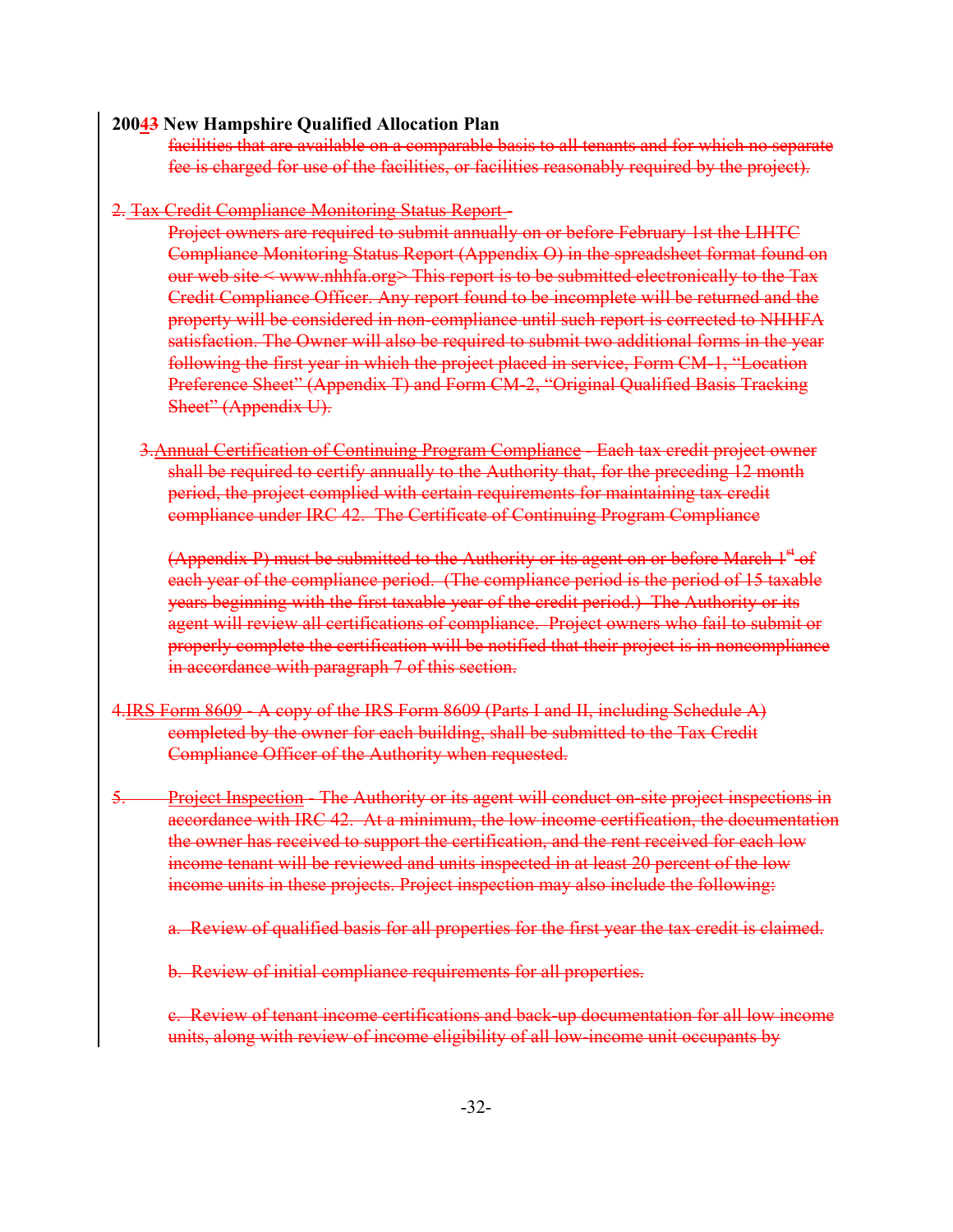comparison of gross income to appropriate 20/50 or 40/60 income limits, and calculation and review of rent restrictions.

d. Review of re-rental activity for the given year for each tax credit unit, along with review of subsequent changes in income, household composition, student status, impact of the 140% rule and vacant unit tax credit regulations.

e. On-site inspection of common areas and low income units, in accordance with the Uniform Physical Condition Standards (UPCS).

f. Review of corrective action requirement from noncompliance findings.

g. Review of representations made about the project used in the initial application and selection criteria process and all requirements of the Land Use Restriction Agreement.

h. The minimum set-aside will be reviewed based on the choice made by the owner on the application, unless the owner notified the Authority in writing prior to the placed in service date of a different election percentage.

i. Certificate of Compliance with Special Conditions (Appendix S). The Owner is required to submit this Certification annually on or before March 1st.

Owners will be given at least a 30 day advance notice of an inspection but will not be notified what units will be inspected. Note that the Authority or its agent has the right to inspect any buildings of the Low Income Housing Tax Credit project at least through the end of the compliance period. This right to inspect is separate and in addition to any review of low income certification, supporting documents and rent records required under this paragraph, including the Tenant Income Certification form (Appendix Q) to be signed by each adult member of the household at initial move-in and annual recertification.

The Authority may make an exception for buildings financed by Rural Development (RD) under the Farmers Home Administration (FmHA) 515 program, or buildings in which 50 percent or more of the aggregate basis (taking into account the building and the land) is financed with tax-exempt bonds. Review of tenant income certification, supporting documentation, and rent records may not be required for such buildings if the Authority enters into an agreement with RD or the tax-exempt bond issuer. Under such agreements, the Authority or its agent would review information on tenant income and rent provided by RD or the tax-exempt bond issuer. Further review of these buildings would occur if such information were not sufficient to determine compliance with tax credit regulations. **The Authority will not grant exceptions to the review process for FmHA properties at this time.**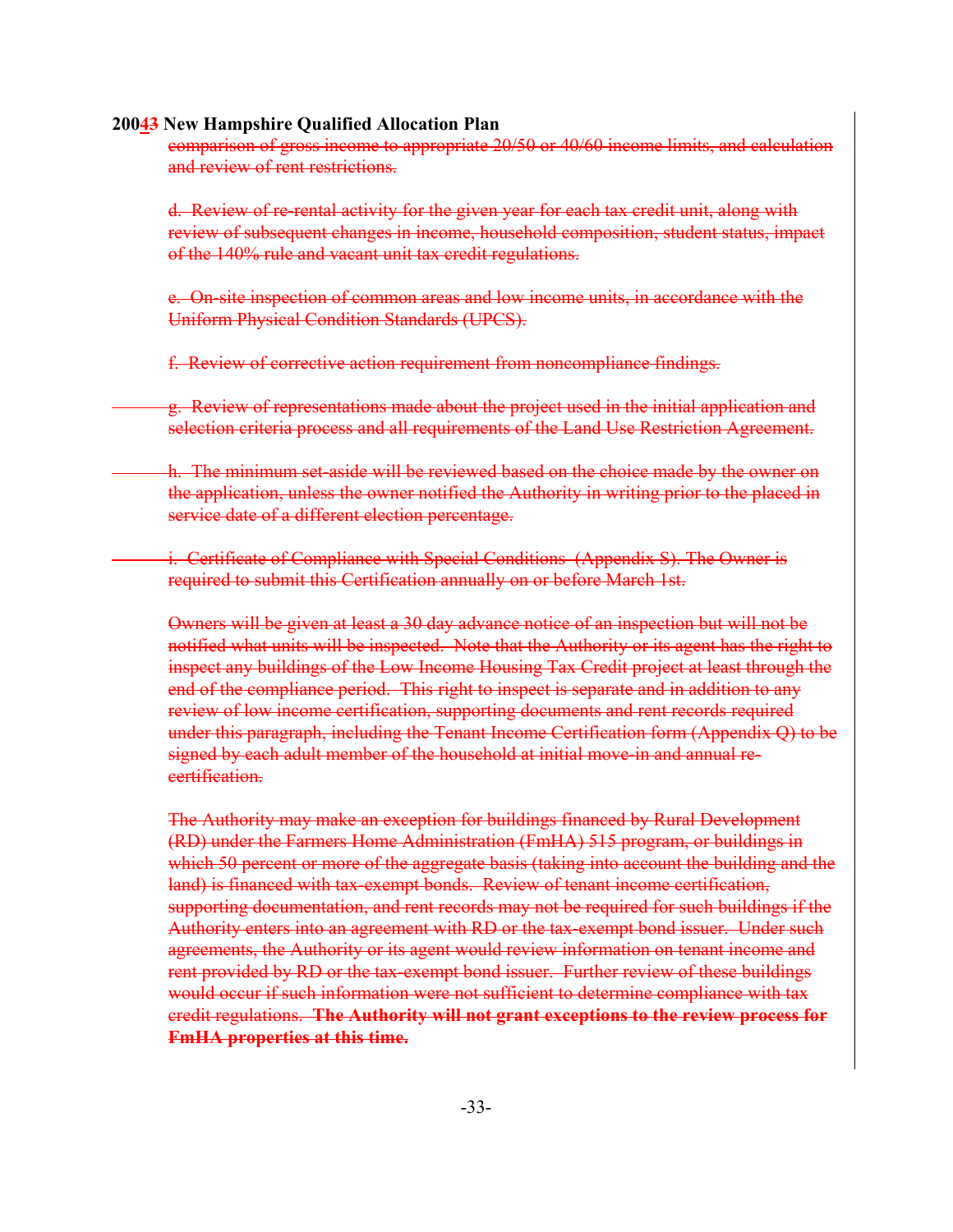- 6. Notice to Owner If the Authority or its agent becomes aware of noncompliance, the owner will be given written notification of such noncompliance and will be given a reasonable time period (not to exceed 90 days from the date of the notice to correct the deficiency). An extension of the correction period may be granted for a period of up to 6 months if the Authority determines there is good cause to grant an extension. Occurrences of noncompliance include, but are not limited to, failure of the owner to submit the annual certification of program compliance, the Authority or its agent is not permitted to inspect tenant income certifications, supporting documentation and rent records and if the Authority or its agent discover that the project is not in compliance with the provisions of IRC 42 or the owner fails to pay the tax credit compliance monitoring fee. Extensions must be requested in writing. Approvals will be granted in writing. Corrections must be submitted in writing and include supporting documentation in order for the deficiency to be considered corrected.
	- 7.Notice to Internal Revenue Service (IRS) IRS compliance monitoring regulations require the Authority to submit a "Low Income Housing Credit Agencies Report of Noncompliance" (IRS Form 8823) for all instances of noncompliance, regardless of the

severity or evidence of correction within a reasonable time period. The IRS, not the Authority, is responsible for determining whether a project owner is subject to recapture of tax credits due to noncompliance. Therefore, the Authority will file IRS Form 8823 no later than 45 days after the end of the correction period including extensions, and no earlier than the end of the correction period.

If all the deficiencies are corrected after the initial IRS Form 8823 is submitted, the Authority will submit an amended IRS Form 8823 to the IRS detailing the corrections.

8. Fees - A one-time, non-refundable tax credit monitoring fee that incorporates the Authority's cost of monitoring the project for the full 15 year compliance period shall be paid to the Authority prior to final allocation. The fee is \$500 per LIHTC unit and must be paid prior to issuance of the IRS Form 8609

Due to the increase monitoring required by the IRS, effective January 1, 2001 (Ref. IRS 1.42-5) an additional management review (MR) fee will be charged to projects scheduled for a full on-site review. The MR fee is based on a range depending on the project size. The MR fee will be invoiced at the end of the compliance-monitoring year for the project, thus it is due just once every three years. The fee is as follows:

| $\#$ of unite<br><del>" vi unito</del> | Fee                     |
|----------------------------------------|-------------------------|
| 1. $20$<br>1 ZU                        | P150<br><del>ง⊥ാ∪</del> |
| $21 - 30$                              | \$200                   |
| $31 - 50$                              |                         |
|                                        | ঌ∠১৬<br>8300            |
| <del>Over 50</del>                     |                         |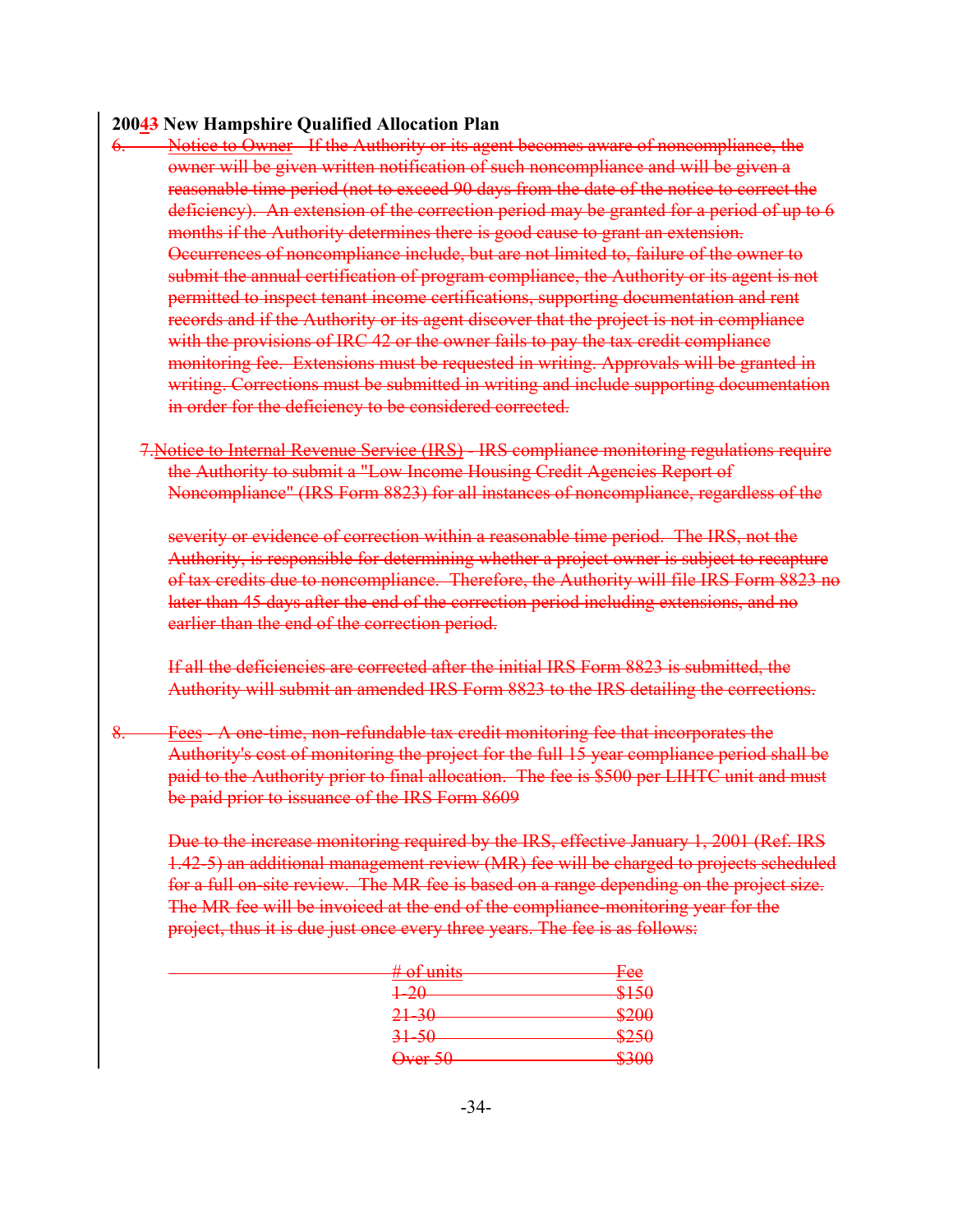It is important to note that this MR fee is in addition to the one-time monitoring fee.

The Authority may in its sole discretion approve a waiver of the compliance monitoring fee, or alternative payment terms. The Authority reserves the right to increase the monitoring fee, including requiring an annual monitoring fee, if compliance monitoring requirements are modified by NHHFA or the IRS. Additional fees, based on actual cost incurred, will be charged to owners for the additional monitoring required for projects which have been cited for noncompliance.

Projects prior to 1996 may also be subject to an annual increase in the monitoring fee at the sole discretion of the Authority. Owners will be notified prior to such an increase. Owners of such projects may pre-pay the tax credit monitoring fee based on the per unit cost and the number of years remaining in the compliance period. These properties will still be subject to any annual increase if the Authority, at its sole discretion, deems it necessary.

Owners that fail to maintain compliance with LIHTC requirements as established in the project's LURA, the Authority's compliance monitoring procedures, and IRS Code may be charged additional fees for non-compliance. The fee charged will be the actual cost incurred by NHHFA for any additional monitoring required as a result of noncompliance, or continuing technical errors, and is at the discretion of the Authority.

Failure to pay monitoring fees in a timely manner will also hinder future LIHTC applications by an owner. (See General Criteria HFA:109.07B and scoring criteria HFA:109.07C14.)

- 9. Liability Compliance with the requirements of IRC 42 is the sole responsibility of the owner of the building for which the tax credit is allocated. The Authority's obligations to monitor for compliance with the requirements of IRC 42 does not make the Authority liable for an owner's noncompliance.
- 10.Annual Training The Management Agent must certify that the management agent (or a member of the on-site staff) has received tax credit management training at least once annually. See Appendix R. Certifications of training must be submitted to the Tax Credit Compliance Officer by March 1<sup>st</sup> of each year.
- 11. Noncompliant Owners and Management Agents Owners and agents who are found to be in noncompliance may be subject to IRS notification, sanctions and/or loss of further tax credit allocations. Noncompliance may include, but is not limited to the following:
	- **Exailure to allow the agency or its agent to complete a review or inspection of the property.**